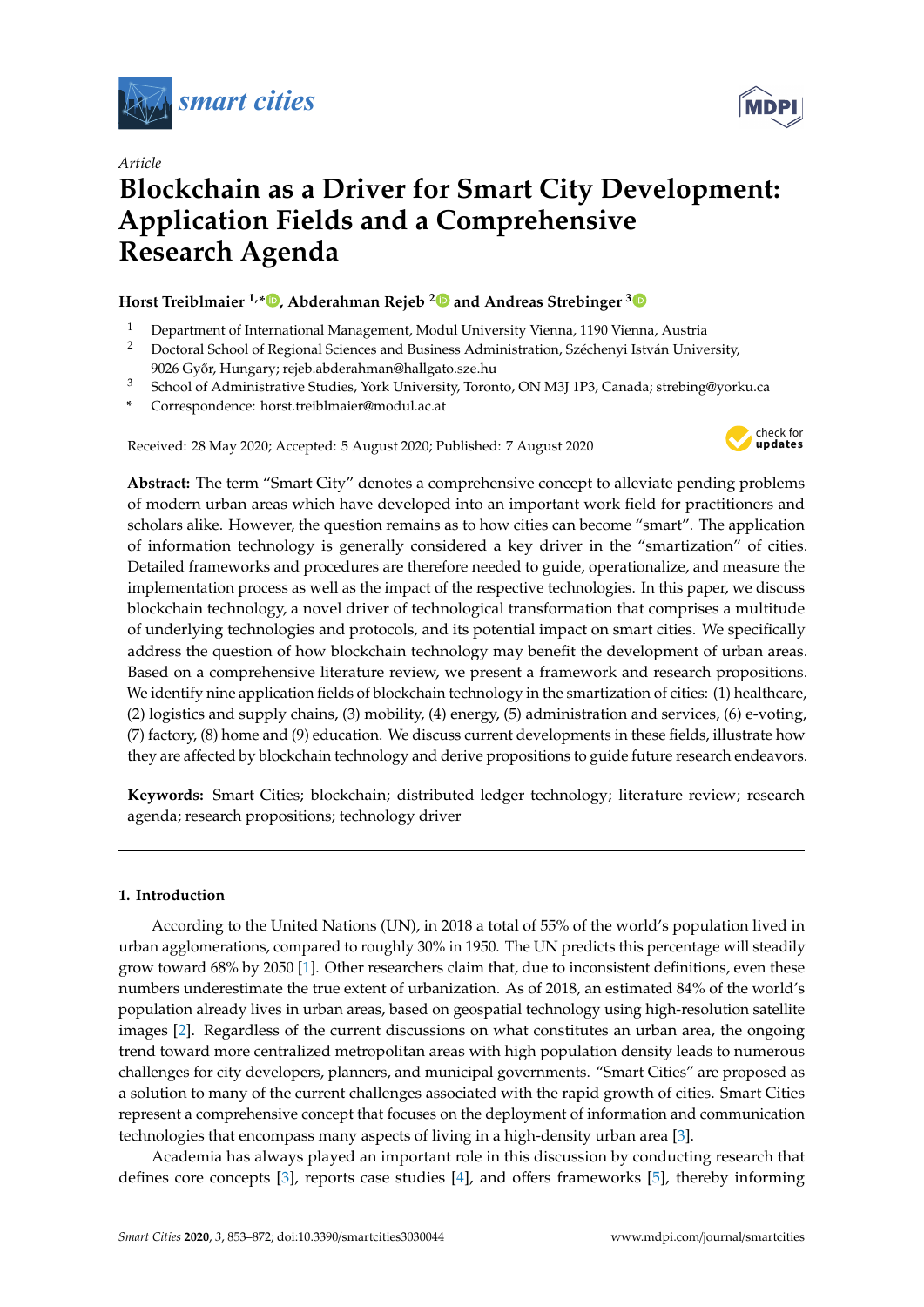coordinated research endeavors. Additionally, several research streams specifically investigate the role of technology and how it can serve as a driver or enabler for the creation of smart cities [\[6](#page-14-5)[–8\]](#page-14-6). As one of the more recent technological innovations, blockchain technology, a distributed ledger to create append-only immutable databases, has attracted much interest in smart-city researchers and builders [\[9](#page-14-7)[,10\]](#page-14-8). However, to date, there is no comprehensive framework available to identify research clusters and to also derive relevant research questions. This paper, therefore, addresses the following two research questions:

- (1) In which fields can blockchain technology foster the development of smart cities?
- (2) What research propositions arise from the application of blockchain technology in smart cities?

In order to answer these questions, we searched and analyzed the literature to identify the main topics at the intersection of blockchain technology and smart cities. We created a framework of nine emerging application fields of Blockchain technology in smart cities and then derived several propositions to help coordinate future research.

This paper is organized as follows. In Section [2,](#page-1-0) we elaborate on the two main concepts of this paper, namely smart cities and blockchain technology. We provide definitions and a brief description of their main components. In Section [3,](#page-3-0) we describe our methodological approach, followed by the core of this paper in Section [4,](#page-4-0) which provides a framework that breaks down the impact of blockchain on smart cities in nine distinct fields of application, each of which has already attracted considerable attention in the academic literature. We discuss each field, show how blockchain technology can play an important part in building smart cities, and conclude each section with one or more research propositions. In Section [5,](#page-12-0) we summarize our findings and consider various limitations of our approach.

## <span id="page-1-0"></span>**2. Smart Cities and Blockchain Technology**

## *2.1. The Concept of Smart Cities*

The proliferation of big data and the rapid growth of the Internet of Things (IoT) have significantly contributed to the emergence and feasibility of numerous smart-city initiatives [\[11](#page-14-9)[–13\]](#page-15-0). The concept of "smart cities" represents an umbrella term for a utopian urban development that integrates information and communication technologies to help citizens, governments as well as for-profit and not-for-profit organizations generate and exchange real-time data [\[14\]](#page-15-1) and increase the efficiency of cities' operations in areas such as energy consumption, logistics, transportation, and public services. While there is no definition of "smart city" universally agreed upon at this time [\[15\]](#page-15-2), there is a broad consensus that a smart city constitutes an urban innovation ecosystem that is intended to mitigate the challenges associated with the rapid growth of urban populations through the integration of information and communication technologies and the application of next-generation innovations to all walks of life. Allam et al. [\[3\]](#page-14-2) list various definitions, most of which include technology as the main constituent of a smart city. For the purpose of this paper, we build upon the main characteristics as mentioned in the literature and propose the following definition:

"*A smart city is a geographical area with a high population density that uses information and communication technologies (ICT) to connect and monitor critical infrastructural components and services with the goal of improving the e*ffi*ciency and the environmental, economic and social sustainability of its operations as well as the quality of life for its citizens*".

To fully capitalize on the benefits of a smart city, significant investments in human and social capital, traditional infrastructure (e.g., transportation) and modern ICT infrastructure must be made in order to attain sustainable economic growth, improve the quality of life for citizens, and maintain wise management of natural resources. According to Caragliu et al. [\[16\]](#page-15-3), a smart city is characterized by a participatory governance structure that emphasizes the role of business-led urban development to establish networked infrastructures, the critical position of high-tech and creative industries to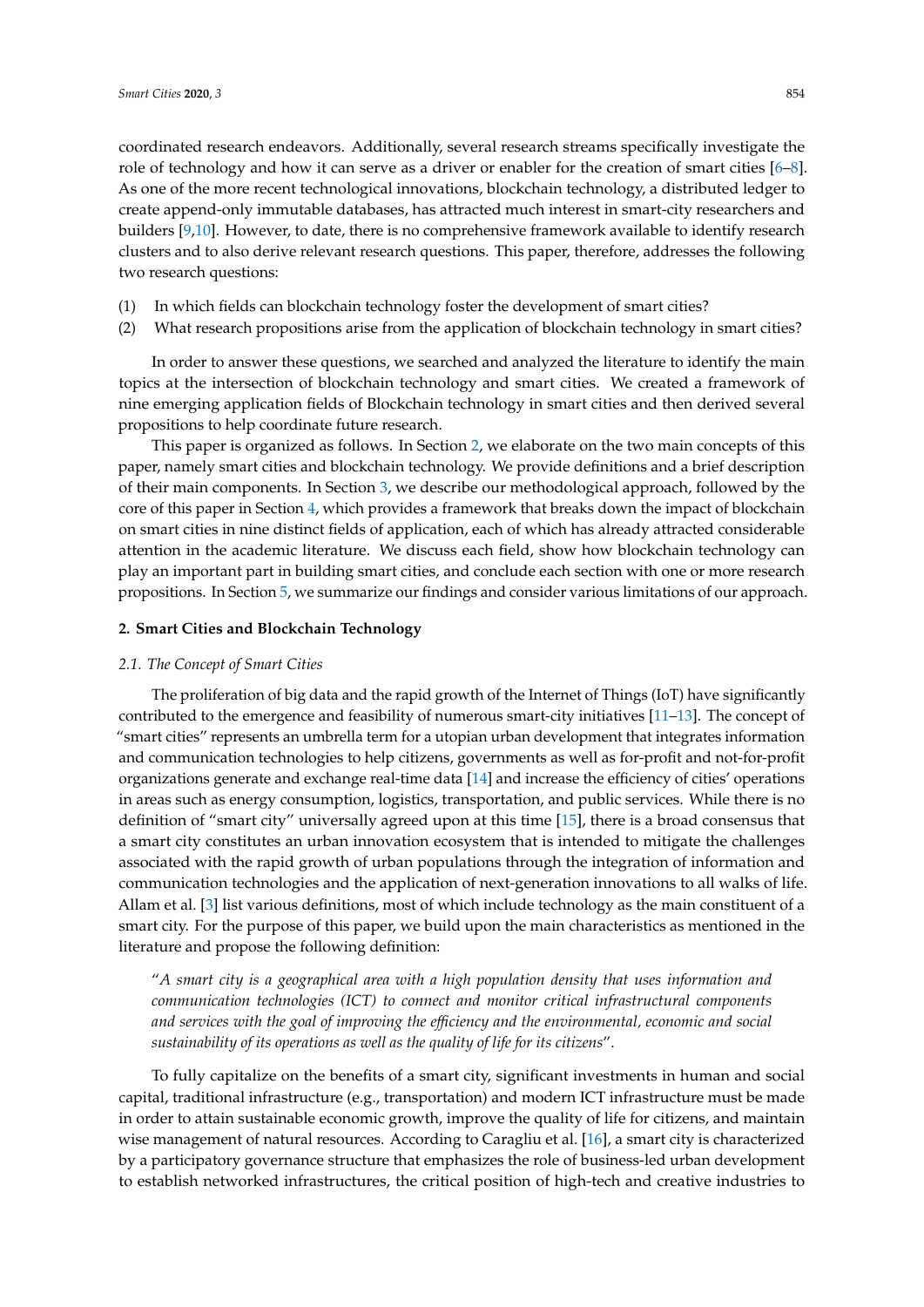empower social inclusion, the importance of social and relational capital in urban development, and the need for social and environmental sustainability. Addressing the problems of urbanization, a growing number of cities around the world are considering a "smart city" approach to enhance the quality of life of their citizens and to foster sustainability [\[17](#page-15-4)[–19\]](#page-15-5). According to Manville et al. ([\[20\]](#page-15-6), p. 9), smart cities seek "to address public issues via ICT-based solutions on the basis of a multi-stakeholder, municipally based partnership". Moreover, the concept of smart cities builds on a rapidly evolving paradigm. The seamless interactions between ubiquitous digital technologies and urbanization hold the promise of optimizing various city functions and of revamping the citizens' socio-economic status [\[21\]](#page-15-7). This implies that smart cities are enabled by several drivers, including technology. The vision to mitigate the challenges caused by the rapid growth of the urban population cannot be realized without effective, real-time, and reliable data access and processing [\[22\]](#page-15-8). Similarly, the concept of smart cities aims to create an environment where technology is fully embedded within the city, synergizing various social dimensions to efficiently allocate resources, adding high-value services, and improving the quality of life for citizens.

Technology supports a fast transition to smart cities that is enabled by a high level of interconnectivity between different stakeholders. In this respect, the degree of smartness depends on a variety of factors [\[23–](#page-15-9)[25\]](#page-15-10). For example, the structural components of smart cities, such as their underlying infrastructure and services, need to be compatible with the smartness of the design of its urban environment [\[26–](#page-15-11)[28\]](#page-15-12). Chourabi et al. [\[18\]](#page-15-13) posit that the essence of smart cities does not lie in higher levels of infrastructural and technological complexity, but rather, in the identification of a citizen's needs and finding ways to fulfill them [\[29\]](#page-15-14). Designers of smart cities should look for innovative ways to build a new technological architecture that is able to accommodate economic, social, and environmental needs. In this regard, Li et al. [\[30\]](#page-15-15) argue that the development of smart cities poses unprecedented challenges for businesses, as they need to adopt new tools and techniques in order to capture reliable business insights. Such tools and techniques are crucial to increase the transparency and the convenience of the smart-city infrastructure, including transport networks, power grids, healthcare, telecommunication, education, and government services. Previous studies further highlight those smart-city designers, infrastructure stakeholders, coordinators, and policymakers have to develop more secure networked relationships, interoperable data exchange models, and efficient sharing economy platforms in banking, healthcare, and transportation, for example [\[9](#page-14-7)[,31–](#page-15-16)[33\]](#page-15-17). This requires the introduction of foundational technologies capable of supporting superior infrastructure that spans several technological components and services. Smart-city initiatives also need to increase the level of automation and intelligence of modern residential areas, improve the quality of services, and efficiently manage diverse urban activities for the benefit of smart citizens. As it is generally considered a potential driving force for innovation, blockchain technology is the natural choice for enabling numerous use cases in this respect. It can empower smart cities to overcome numerous problems pertaining to infrastructural elements in a broad sense, such as the technological, social, and financial environment, and the lack of integration between these elements [\[27\]](#page-15-18).

## *2.2. The Concept of Blockchain Technology*

Blockchain technology was originally developed to ensure the integrity of documents [\[34\]](#page-15-19) and was introduced on the Internet when an anonymous person or team operating under the pseudonym of Satoshi Nakamoto released a white paper entitled "Bitcoin: A peer-to-peer electronic cash system", as a response to the 2008 global financial crisis [\[35\]](#page-15-20). The main application proposed by Nakamoto is the use of electronic cash known as Bitcoin. Bitcoin is considered the first successful system that bypasses central authority for issuing currency, transferring ownership, and confirming transactions electronically [\[36\]](#page-15-21). Aside from enabling direct transactions among Bitcoin holders, blockchain technology offers a generic solution to the double-spending problem [\[35,](#page-15-20)[37\]](#page-16-0), which denotes a situation in which the same digital token is spent more than once. The power of blockchain technology lies in the fact that it ensures trust among untrusting members [\[38\]](#page-16-1) and that it enables numerous use cases by eliminating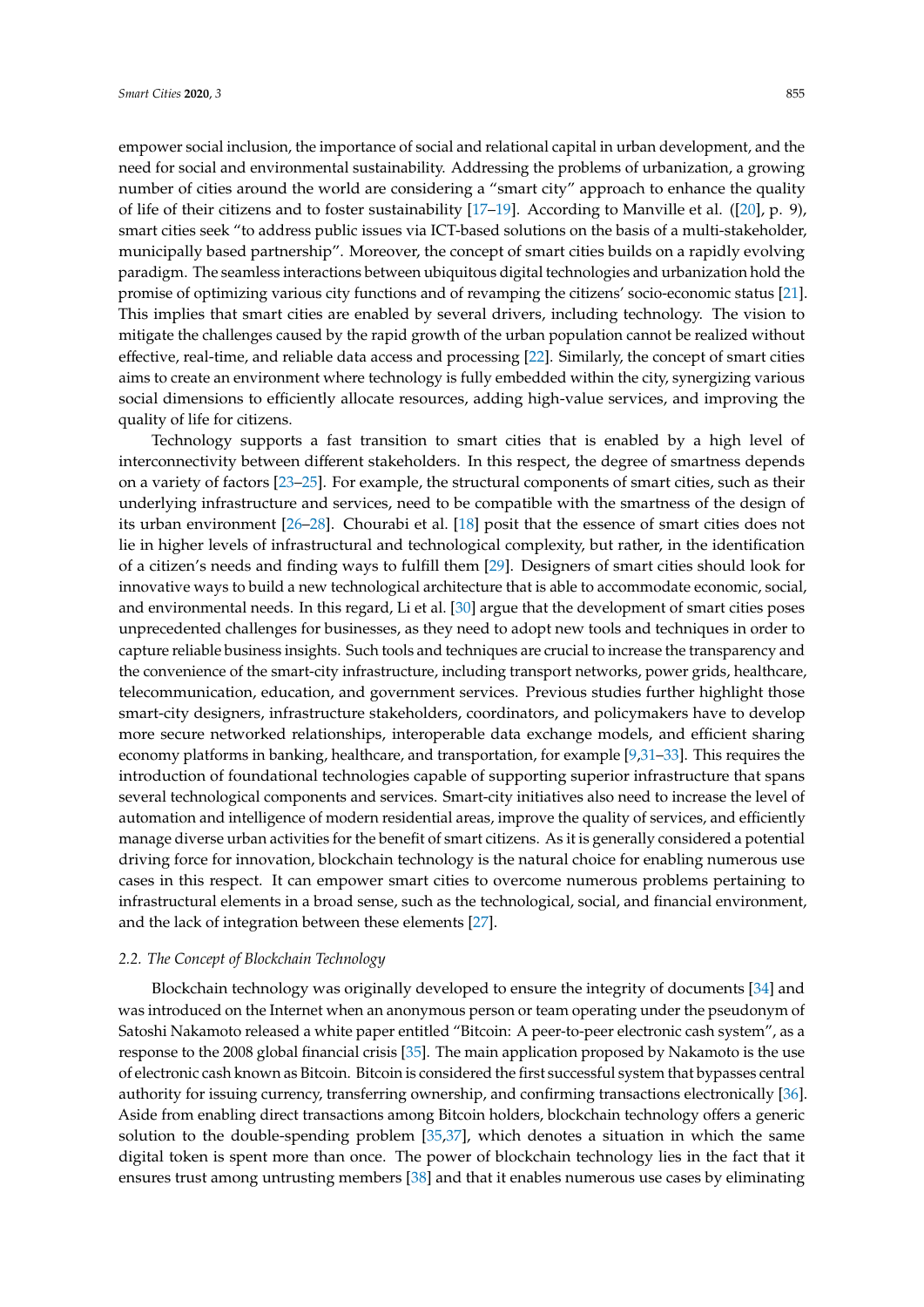intermediaries and streamlining transactions [\[39\]](#page-16-2). In the Bitcoin network, trust is established through the demonstration of proof-of-work (PoW) by mining nodes that solve a computationally intensive cryptographic problem [\[40\]](#page-16-3). In other blockchains, different mechanisms exist to establish consensus within a network of peers, each having its own advantages and shortcomings [\[41\]](#page-16-4). In a blockchain network, a block is a data structure that allows storing information as a list of transactions [\[42\]](#page-16-5). The resulting chain of data blocks is decentralized, distributed, permanent, chronologically ordered, and tamper-proof [\[43\]](#page-16-6). Blocks are created and incorporated into the blockchain system in a way that allows for the whole chain of valid network activities to be easily traced, from the introduction of the initial block [\[44\]](#page-16-7). It is noteworthy to mention that blockchain is frequently used synonymously with the broader term "distributed ledger technology" to subsume various technologies that create shared ledgers among a number of network participants. Based on the level of decentralization and underlying governance mechanisms, blockchains are sometimes differentiated into public, private, and consortium blockchains or permissionless versus permissioned blockchains [\[45\]](#page-16-8). This distinction has led to substantial discussion in the literature on what actually constitutes a blockchain and is beyond the scope of this study. In this paper, we use a comprehensive definition of blockchain as a

"*digital, decentralized and distributed ledger in which transactions are logged and added in chronological order with the goal of creating permanent and tamperproof records*" [\[43\]](#page-16-6) (p. 547).

Beyond the scope of cryptocurrencies, numerous applications of blockchain technology exist which have far-reaching implications across a multitude of industries [\[46](#page-16-9)[–55\]](#page-16-10) and thus also impact smart-city development [\[56\]](#page-16-11). The dynamics of the development is further enhanced by the combination of blockchain together with Artificial Intelligence (AI) [\[57\]](#page-16-12), the Internet of Things (IoT) [\[58\]](#page-16-13), 5G and architectures that allow for the remote processing of data, frequently labeled as cloud, fog and edge computing [\[59](#page-16-14)[,60\]](#page-17-0).

## <span id="page-3-0"></span>**3. Methodology**

We conducted a systematic literature review to investigate application fields for blockchain technology in smart cities. The articles included in our review were found through a search performed in the Web of Science database, which is considered to be one of the most authoritative and multidisciplinary data repositories in the world, indexing nearly all leading scholarly journals [\[61\]](#page-17-1). A key benefit of the Web of Science is its transparency and organization [\[62\]](#page-17-2). Web of Science is recognized for its comprehensive coverage of reliable resources of scholarly articles, containing more than 12,000 journals. This search was conducted using the title, abstract, and keywords options by employing the following query and a Boolean operator (Algorithm 1):

#### **Algorithm 1**

```
1: TOPIC: (blockchain AND "smart cit*")
```

```
2: Refined by: DOCUMENT TYPES: (ARTICLE OR REVIEW)
```
3: Timespan: All years. Indexes: SCI-EXPANDED, SSCI, A&HCI, ESCI.

In terms of language, we considered only publications in English. No specific date was set for the year of publication. To refine the initial sample and ensure the scholarly nature of the literature retrieved [\[63\]](#page-17-3), we included scholarly articles only. After applying our selection criteria, 75 papers were kept for further analysis. Subsequently, each of these papers was carefully read and categorized according to the main area of interest, keeping those that are relevant and provide answers to our first research question, namely the identification of blockchain application fields in smart cities. After this step, we had to exclude two papers which did not fall within the scope of our search. The final body of literature hence comprised 73 papers, all of which were published between 2016 and 2020.

Each article was then categorized according to the main application field of blockchain in the context of smart cities. In this process, several clusters of topics emerged which we used as the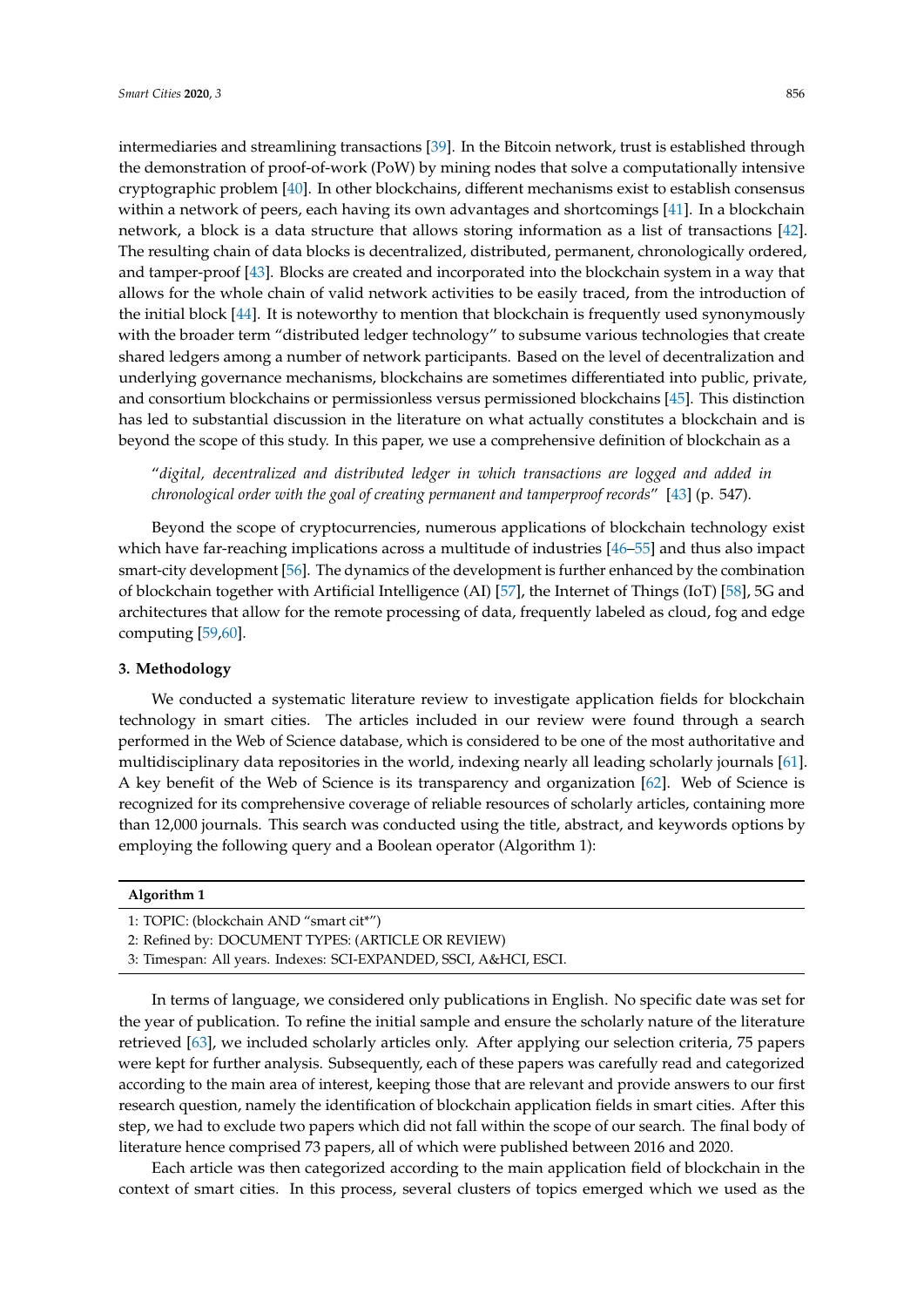<span id="page-4-1"></span>foundation of our framework. In the final step, we developed research propositions in which we capture the essence of the literature in each of the application fields. In doing so, we summarize the research to date and pinpoint possible new areas of investigation. Figure [1](#page-4-1) summarizes this process of literature review and the development of research propositions. of literature review and the development of research propositions. research to date and pinpoint possible new areas of investigation. Figure 1 summarizes this process



**Figure 1.** Literature review procedure and filtering criteria. **Figure 1.** Literature review procedure and filtering criteria.

## <span id="page-4-0"></span>**4. Application Fields of Blockchain in Smart Cities and Research Propositions 4. Application Fields of Blockchain in Smart Cities and Research Propositions**

Our analyses of the findings and discussions in the literature on blockchain and smart cities yield several clusters of topics where the application of blockchain technology may lead to progress and facilitate the creation of smart cities. In the following, we will focus on nine main application fields of blockchain in smart cities as identified by the literature. These are smart healthcare, supply chains, and logistics, mobility, energy, public administration and services, e-voting, factory, home, and education (see Table [1\)](#page-4-2). All these fields constitute application fields of blockchain in and of  $t_{\rm eff}$  and called of the context of  $t_{\rm eff}$  and decomputed of small context of social definition review  $\sigma$ themselves, that is, outside of the context of smart cities. However, our literature review reveals that these application fields are central building blocks of a smart city in the above definition.

<span id="page-4-2"></span>

|                |                                          | <b>Example of Articles</b> |
|----------------|------------------------------------------|----------------------------|
| Specific focus | <b>Smart Healthcare</b>                  | $[32, 64 - 70]$            |
|                | Smart Logistics and Supply Chains        | $[14,65,69,71-74]$         |
|                | <b>Smart Mobility</b>                    | [14,67,72,75]              |
|                | <b>Smart Energy</b>                      | $[66, 69, 76 - 78]$        |
|                | <b>Smart Administration and Services</b> | $[32, 67, 79 - 81]$        |
|                | Smart E-Voting                           | [65, 67, 69]               |
|                | <b>Smart Factory</b>                     | [33,67,68,73,82,83]        |
|                | <b>Smart Home</b>                        | [14,66,67,75,76]           |
|                | <b>Smart Education</b>                   | [60, 84]                   |

**Table 1.** Blockchain application clusters in smart cities.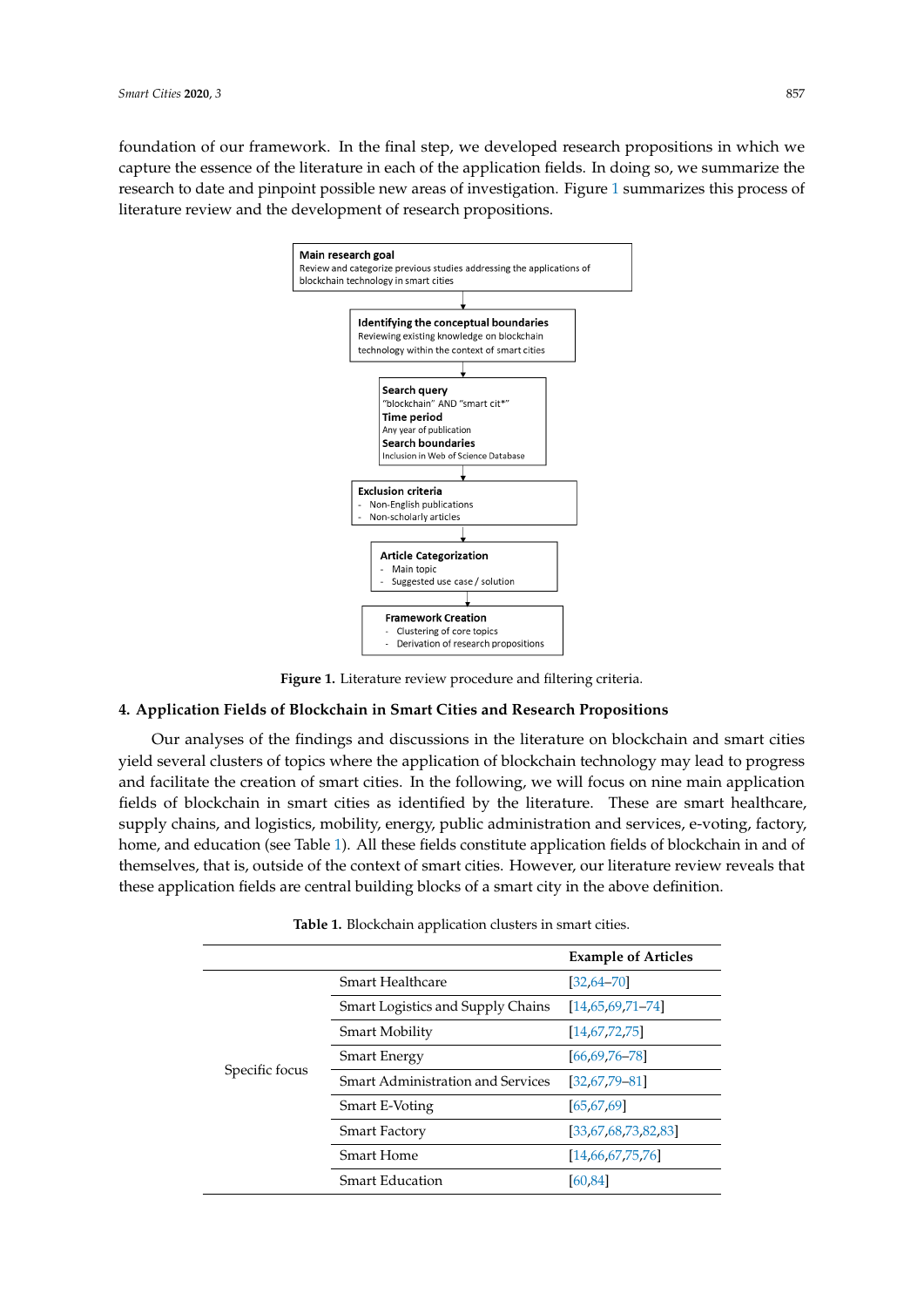In the following sections, we will present the literature on each of these fields. Each section will culminate in one or more research propositions.

#### *4.1. Smart Healthcare*

The healthcare sector has witnessed a substantial increase in the amount of patient data being transmitted between healthcare providers and insurance companies [\[85\]](#page-18-2), which has led to the emergence of data-driven healthcare models. As a result, healthcare services are operating with and producing enormous amounts of private information that require a high level of security and access control [\[86](#page-18-3)[,87\]](#page-18-4). Blockchain technology can provide several benefits pertaining to smart healthcare. According to Kundu [\[32\]](#page-15-22), a blockchain-enabled healthcare system ensures the integrity and interoperability of medical health records, improves the quality of adjudication in insurance claims, and offers high-quality patient-centric services. In that respect, blockchain not only helps to overcome challenges related to data security but can also ensure data integrity, transparency, and shared access [\[64\]](#page-17-4). The use of blockchain also supports a data-management architecture that facilitates the management, exchange, and sharing of scattered patient health data by offering a shared and immutable data structure [\[65,](#page-17-6)[66\]](#page-17-13). It is also argued that blockchain technology can ensure fast access to health data in addition to the general benefits of availability and immutability of a blockchain [\[66\]](#page-17-13). A pressing challenge of health records is that their storage is scattered across multiple healthcare organizations (e.g., health information exchanges that provide shared patient records [\[64\]](#page-17-4)) and hospitals, in siloed record-keeping systems that render available patient data inaccessible to healthcare providers when urgently needed. The application of blockchain supports the development of smart healthcare through the consolidation and securing of health records [\[32](#page-15-22)[,67\]](#page-17-10), through the monetization of health data for research purposes [\[32](#page-15-22)[,68\]](#page-17-18), as well as through the ease of access to and transfer of patient health records [\[65\]](#page-17-6).

In e-health services, blockchain demonstrates a high level of reliability, which can be valuable in the delivery of more customized and effective healthcare assistance. Instead of being controlled by a central authority, blockchain provides secure decentralization of the patient's personal information, making medical reports and documents more accessible to patients and doctors in health emergencies [\[69\]](#page-17-7). Fast access to health data can allow doctors to detect warning signs of serious illnesses in the early stages, thereby saving many lives. This is especially important in areas with high population density as the recent tragic events around COVID-19 have demonstrated. According to the World Economic Forum (WEF), COVID-19 "makes a compelling case for the wider integration of blockchain". This is due to its ability to create transparent, inter-operable, and connective networks that can potentially replace today's value networks characterized by a lack of connectivity and seamless data exchange [\[88\]](#page-18-5). To fight the COVID-19 pandemic, researchers from Spain have piloted blockchain technology to support health officials in making smarter decisions regarding the pandemic, including social distancing and quarantine measures [\[89\]](#page-18-6). By leveraging the technology during this pandemic, it would be possible to protect smart citizens' health data from privacy infringement and nefarious usage. The collaborative capabilities of blockchain can also be beneficial for streamlining healthcare processes, tracking COVID-19 patients, and reducing hospital overload. In this context, existing academic research has already illustrated how blockchain, in combination with artificial intelligence (AI) and a geographic information system (GIS), can enable the rapid diffusion of information about the outbreak of a pandemic and the subsequent tracking of people that are tested positive. In such a system, federated blockchain platforms help to quickly derive triangulated data [\[90\]](#page-18-7).

Moreover, the heavy reliance on medical big data and IoT-based wearable technologies in diagnosis and treatment processes is well-suited for the adoption of blockchain, as the distributed nature of the technology offers additional security and privacy properties in the healthcare network [\[70\]](#page-17-5). Blockchain can be extremely useful in guaranteeing trustworthy and reliable data which enables big-data technologies to unlock their full potential and create new applications based on healthcare data. Overall, Boulos et al. [\[68\]](#page-17-18) note that blockchain applications are currently being explored for securing healthcare data, managing pharmaceutical supply chains, promoting clinical research and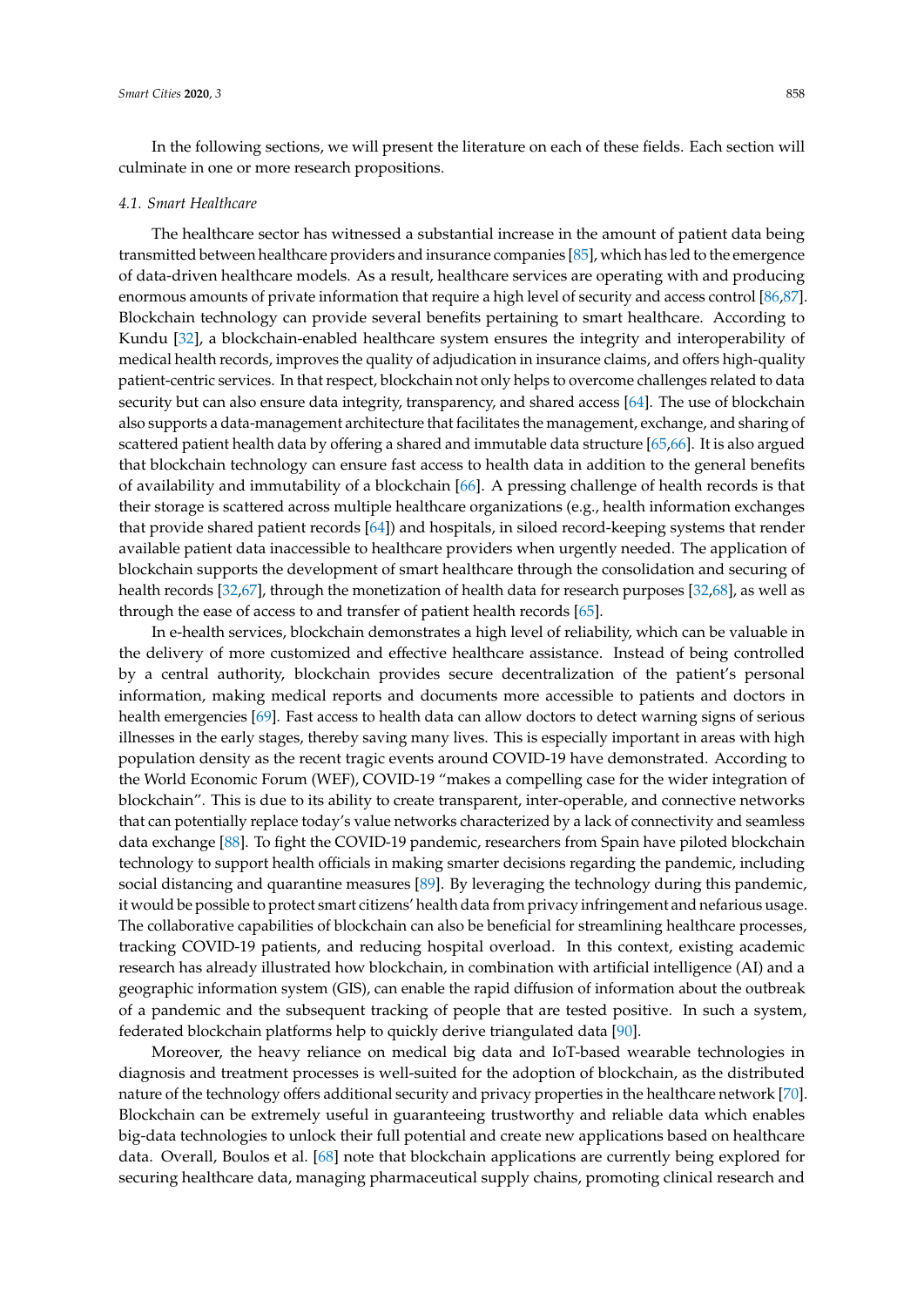data monetization, preventing medical fraud, increasing public health surveillance, and providing proper access to truly public and open geo-tagged data. Therefore, blockchain technology presents new opportunities for healthcare stakeholders to reconsider their existing operational models in order to deliver high-quality medical services to citizens. Smart-city policymakers (including governmental ones) have to exercise considerable judgment and account for different factors associated with blockchain adoption in healthcare. In countries where public or publicly funded medical services are delivered to citizens at the level of local governments, blockchain can increase the trust of citizens in their local governments. This can be achieved as smart cities can use the technology to revamp their healthcare systems and create more agile networks for services. Given the manifold potentials of blockchain for designing healthcare systems for smart cities, we suggest the following research propositions:

- RP\_Hea1: By enabling shared, immutable and privacy-aware databases, blockchain technology facilitates the design and deployment of smart healthcare systems with better healthcare outcomes at lower costs.
- RP\_Hea1: The use of blockchain technology in smart-city healthcare increases patient privacy as well as the satisfaction of patients, healthcare-service and insurance providers, and administrators with the system.

## *4.2. Smart Logistics and Supply Chains*

Due to the ever-increasing volume of traffic and numerous other distribution inefficiencies, city logistics is one of the most prevalent topics of smart-city planners [\[91\]](#page-18-8). The deployment of information technology (IT) has given rise to the development of multidisciplinary solutions in logistics and supply-chain activities [\[92\]](#page-18-9). Over time, the scope of functions of logistics and supply-chains have evolved, encompassing multiple activities and areas of intricate value chains [\[71\]](#page-17-8). It should be noted that smart logistics is also heavily intertwined with smart factories, which emphasizes the manufacturing aspect and will be covered in a later section.

The use of advanced technologies has significantly influenced how logistics and supply-chain processes operate to deliver goods and services to customers. While the move toward data-driven logistics and supply chains has contributed to the improvement of the capabilities, operational efficiencies, and competitive position of many companies, smart logistics is still not fully equipped to cope with dynamic changes in the business environment [\[93\]](#page-18-10). Christopher and Holweg [\[94\]](#page-18-11) argue that most supply chains lack flexibility and the ability to adapt quickly to changing market and environmental conditions. Viau et al. [\[95\]](#page-18-12) note that the decentralization and fragmentation of supply chains exacerbate poor process visibility, long delivery delays, complex transportation networks, and difficulties in the integration of logistics and supply-chain activities.

Blockchain technology has the potential of raising the performance of logistics and supply-chain operations in smart cities. It can simplify the communication and exchange of information between the different partners involved in logistics processes [\[71\]](#page-17-8). Supply-chain stakeholders can use blockchain to efficiently manage the flow of services and goods between various points in the network, increase the security of IoT devices used [\[69\]](#page-17-7), and support due diligence. Blockchain is considered crucial for the traceability and integration of supply-chain processes [\[72,](#page-17-11)[73\]](#page-17-19), enabling the tracking of all business transactions in real-time and thus adding value to the final products [\[72\]](#page-17-11). In smart cities, a highly visible supply-chain is an auspicious approach to reducing information asymmetry, uncertainties, and operational inefficiencies. Blockchain makes it possible to enhance the performance of supply chains and the consistency and traceability of products through their production and consumption cycle, which aids smart city development. A future smart city is highly dependent on efficient supply chains and a wide variety of micro-industries with increasingly dynamic business interactions. Similarly, blockchain technology allows smart city consumers to track and trace the provenance of their products or services, thereby increasing consumer satisfaction and trust [\[14\]](#page-15-1). The technology maximizes the effectiveness of traceback procedures, prevents counterfeiting and fraud [\[71\]](#page-17-8), and optimizes several logistics and supply-chain management processes such as product delivery, inventory management,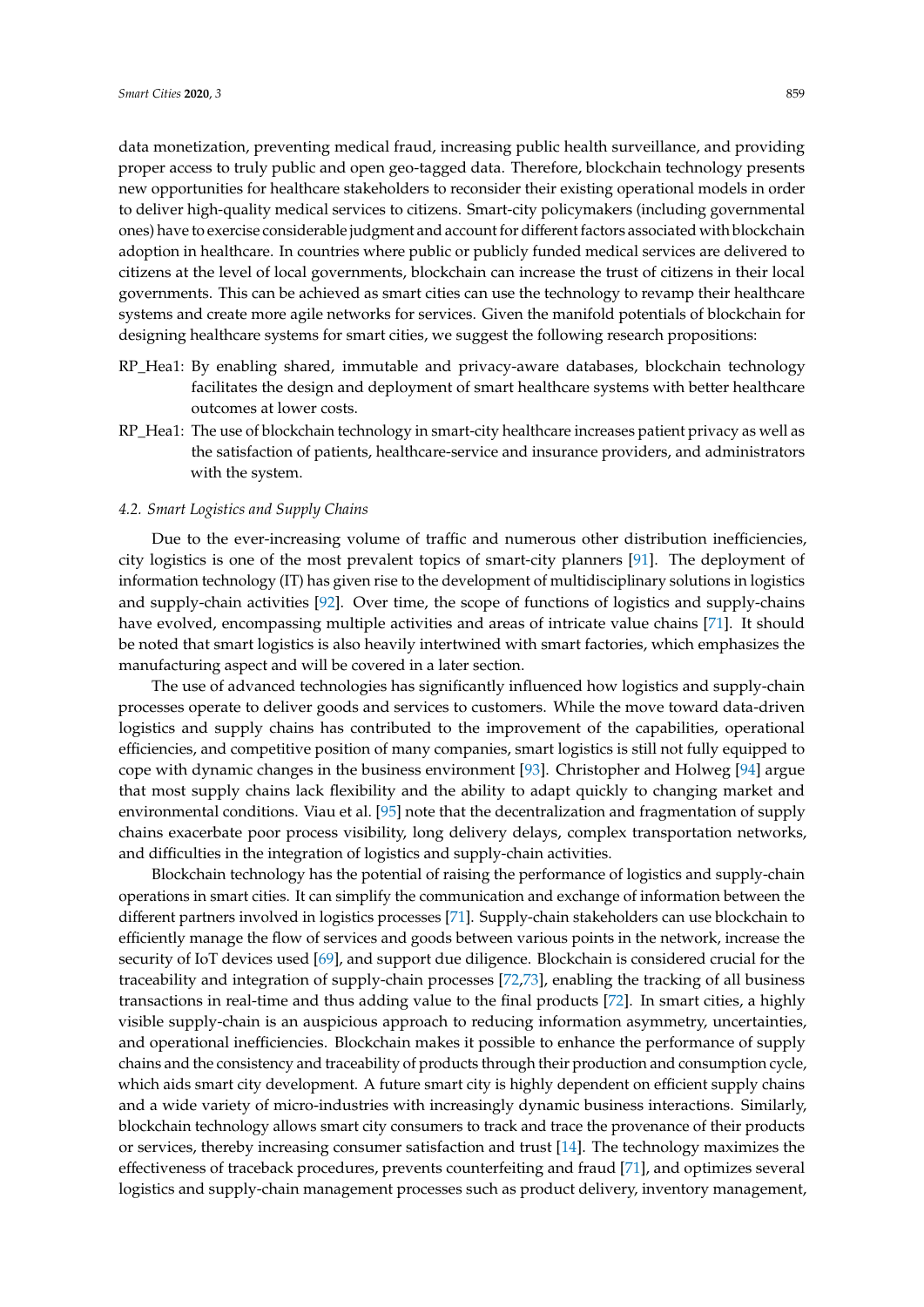and order fulfillment [\[14\]](#page-15-1). In the logistics industry, Aggarwal et al. [\[69\]](#page-17-7) emphasize that blockchain is an effective solution for the coordination of documents, faster customs clearance, approvals, and the reduction of processing time. As a result, the smart features and functionalities offered by blockchain can be used to increase the competitiveness of supply-chain partners, streamline operations, reduce logistics costs [\[74\]](#page-17-9) as well as reduce traffic congestion within city boundaries. Hence, we propose:

- RP Log1: Blockchain technology can enable smart cities to reduce logistics-related congestion and pollution.
- RP\_Log2: Blockchain technology can enable companies in smart cities to devise and implement more cost-efficient logistics and supply-chain management systems, to reduce their ecological footprint, and to raise customer satisfaction.

## *4.3. Smart Mobility*

One core feature of smart cities is the smart mobility of citizens [\[96\]](#page-18-13). Smart mobility improves the availability and accessibility of modern and sustainable transportation systems. As per Chun and Lee [\[97\]](#page-18-14), smart mobility can lead to a more comprehensive and smarter future public transportation, enabled by smart technology. Smart mobility requires the development of efficient, clean, and safe means of public transport. The management of transportation systems has been a challenging task for any modern city [\[14\]](#page-15-1). The use of blockchain technology for smart mobility allows for the development of innovative and sustainable transport modes. In this context, Ferdous et al. [\[14\]](#page-15-1) point out that the use of blockchain-based and IoT-integrated systems offers continuous tracking of passengers and vehicles. This can be a starting point for multiple applications and services based on machine-learning algorithms, for example in designing transportation timetables, in anticipating commuter demand in different parts of the city, and in assigning driver shifts so that transportation requirements, as well as human needs, are simultaneously taken into consideration. Smart-city designers can apply blockchain to assist them in the creation of an efficient transportation network that enables citizens to search and pay for transportation services directly. Rahman et al. [\[75\]](#page-17-12) state that the technology can be used to consistently capture and store granular data related to the driver and the car profile, maintaining a full and immutable history of maintenance, accidents, and transfers. Smart mobility solutions based on the blockchain can improve the performance of public transportation. They also enable flexible insurance premiums based on driver behavior data (e.g., speed, braking habits), and facilitate car-sharing services [\[67\]](#page-17-10). Furthermore, blockchain applications promote an intelligent and private mobility environment. Smart vehicles themselves can exert control over their data, exchange information with smart homes, and securely perform financial transactions such as the automatic payment of charging time via cryptocurrencies [\[67\]](#page-17-10). Blockchain technology can support the move of the automotive industry toward Mobility-as-a-Service (MaaS) solutions and enable several services such as remote software-based vehicle maintenance operations, insurance services, smart charging services, and car-sharing [\[72\]](#page-17-11). Therefore, blockchain technology can enhance the mobility of citizens within smart cities by ensuring a more sustainable, efficient, safe, cost-effective, and flexible transportation system that is able to balance the environmental, social, and economic needs of current and future generations. In the same way, the applications of blockchain can greatly benefit smart mobility by allowing local transportation decision-makers to optimize routing strategies and schedules, accommodate the varying needs of citizens, and maximize environmental friendliness. We suggest the following two propositions:

- RP\_Mob1: Blockchain technology can enable public transportation systems and private mobility providers to reduce emissions, lower costs, raise revenue, and increase customer satisfaction.
- RP\_Mob2: Blockchain technology can provide citizens of smart cities with better access to public transportation, lower commute times, and higher levels of privacy.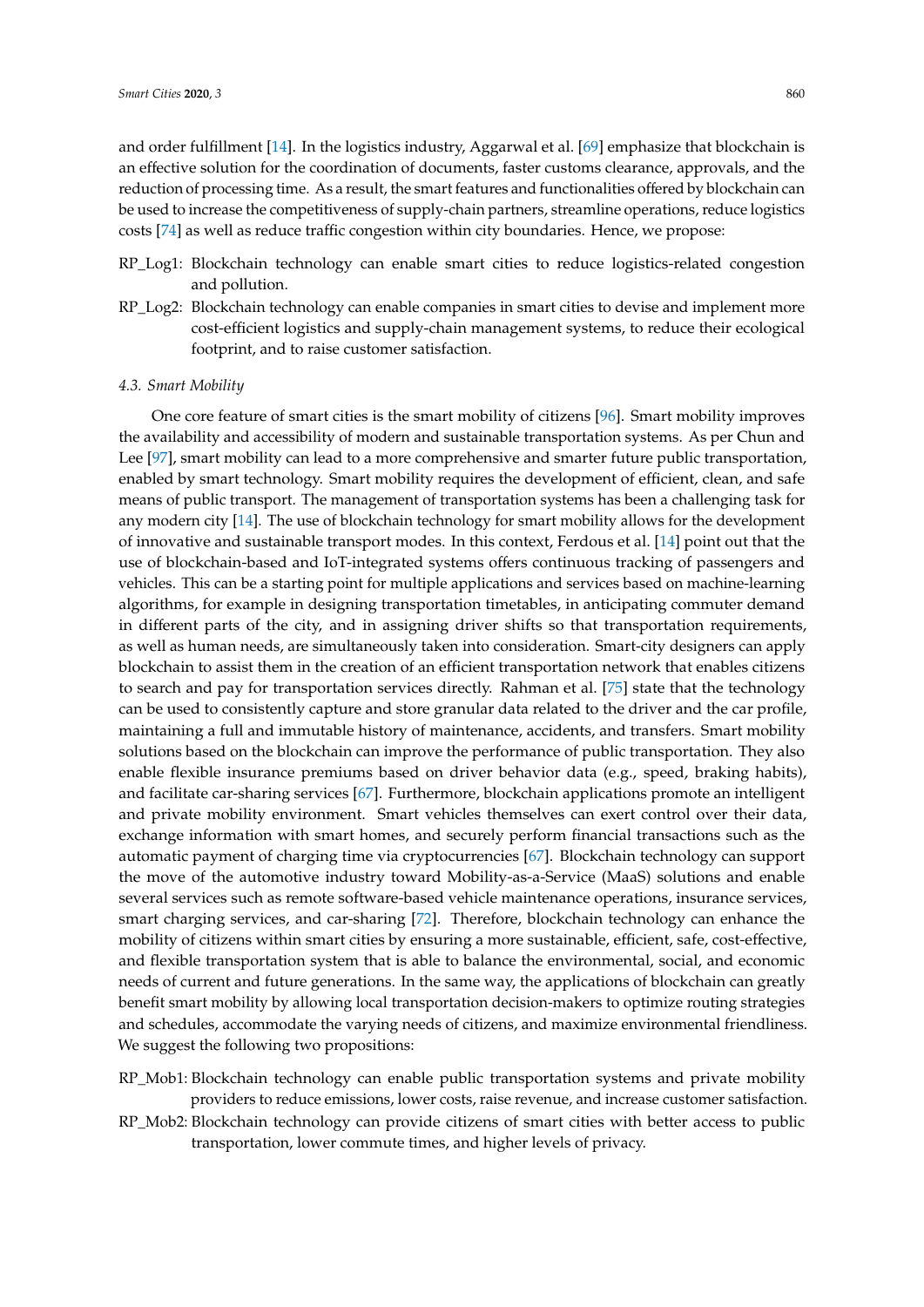#### *4.4. Smart Energy*

increasing the security of transactions [\[77,](#page-17-21)[78\]](#page-17-15).

Smart energy is a conceptual paradigm [\[98\]](#page-18-15) related to the energy consumption of private users, individuals, and groups of organizations [\[99\]](#page-18-16). The main objective of smart energy is to ensure the consumption of clean, low-cost, and efficient energy. As the need for smart energy has increased, there is an opportunity for blockchain technology to create a more resilient environment for the entire energy industry. In this context, Park et al. [\[76\]](#page-17-14) argue that the implementation of blockchain can facilitate peer-to-peer (P2P) energy production and consumption. Smart energy systems could use blockchain to preserve the privacy of the users [\[66\]](#page-17-13) and deter malicious actors from selling or buying an unreasonable amount of energy. Similarly, blockchain enables individuals and users to precisely monitor their use of energy as well as the composition of their energy mix. This can contribute to avoiding energy waste, boosting the use of green energy (e.g., by trading certificates), and reducing the use of fossil fuels [\[100\]](#page-18-17). By boosting green energy trading and allowing smart citizens to sell their excess green energy in a trustworthy manner, blockchain can also be a driving force toward the fulfillment of renewable energy targets. The shift to green energy enabled by blockchain can accelerate the sustainability of smart cities, reduce the impact arising from fossil fuel energy technologies, particularly in regard to investment costs, environmental harm, and lengthy implementation lead times. The decentralized nature of facilities that generate green energy (e.g., solar energy) corresponds with the ability of blockchain to simplify the process of collecting, validating, and delivering power-capacity data within a power company. Therefore, the use of blockchain produces more reliable and accurate capacity forecasts. These assist governments in the distribution of subsidies and the granting of tax breaks to green energy suppliers. For example, Park et al. [\[76\]](#page-17-14) propose a design for a blockchain-based P2P energy-transaction platform. The benefits of this system include the development of energy-efficient smart homes, low-cost energy transactions, and the trading of energy surpluses. Blockchain offers households and businesses the opportunity to effectively manage energy trading requests by reducing delays in communication and

Smart cities can substantially benefit from blockchain's abilities to maximize energy efficiency and improve the planning and management of energy resources. A recent study by Aggarwal et al. [\[69\]](#page-17-7) highlights that blockchain is useful in the regulation of energy transformation and distribution in the smart grid, bringing more transparency to energy transactions. Park et al. [\[76\]](#page-17-14) contend that the use of blockchain-based energy tags in transaction processes can directly connect several energy resources and home appliances, thus providing users with high-quality, low-cost, and efficient energy anywhere and anytime. Blockchain provides a strong communication backbone that can be used in the energy network to streamline and secure P2P energy trading processes [\[78\]](#page-17-15). The degree to which blockchain is able to secure energy transactions plays an important role in achieving higher accuracy in the measurements of the operating conditions of smart electricity grids, smart meters, and IoT sensors used in energy production, transmission, and distribution. Data generated from energy management systems can be securely stored on the blockchain and used by decision-makers to measure the optimal level of energy and safety margins they should supply and ensure. This results in the following propositions:

- RP\_Ene1: Blockchain technology can provide public energy management systems for smart cities, with better access to data, and the potential to lower costs and waste in energy production and distribution.
- RP\_Ene2: Blockchain technology can provide private households and businesses in smart cities with secure access to energy at a lower cost, strengthen their privacy, and facilitate transactions on P2P energy markets.
- RP\_Ene3: Blockchain technology can provide detailed information on the actual composition of the energy mix, leading to a partial replacement of fossil fuels by green energy.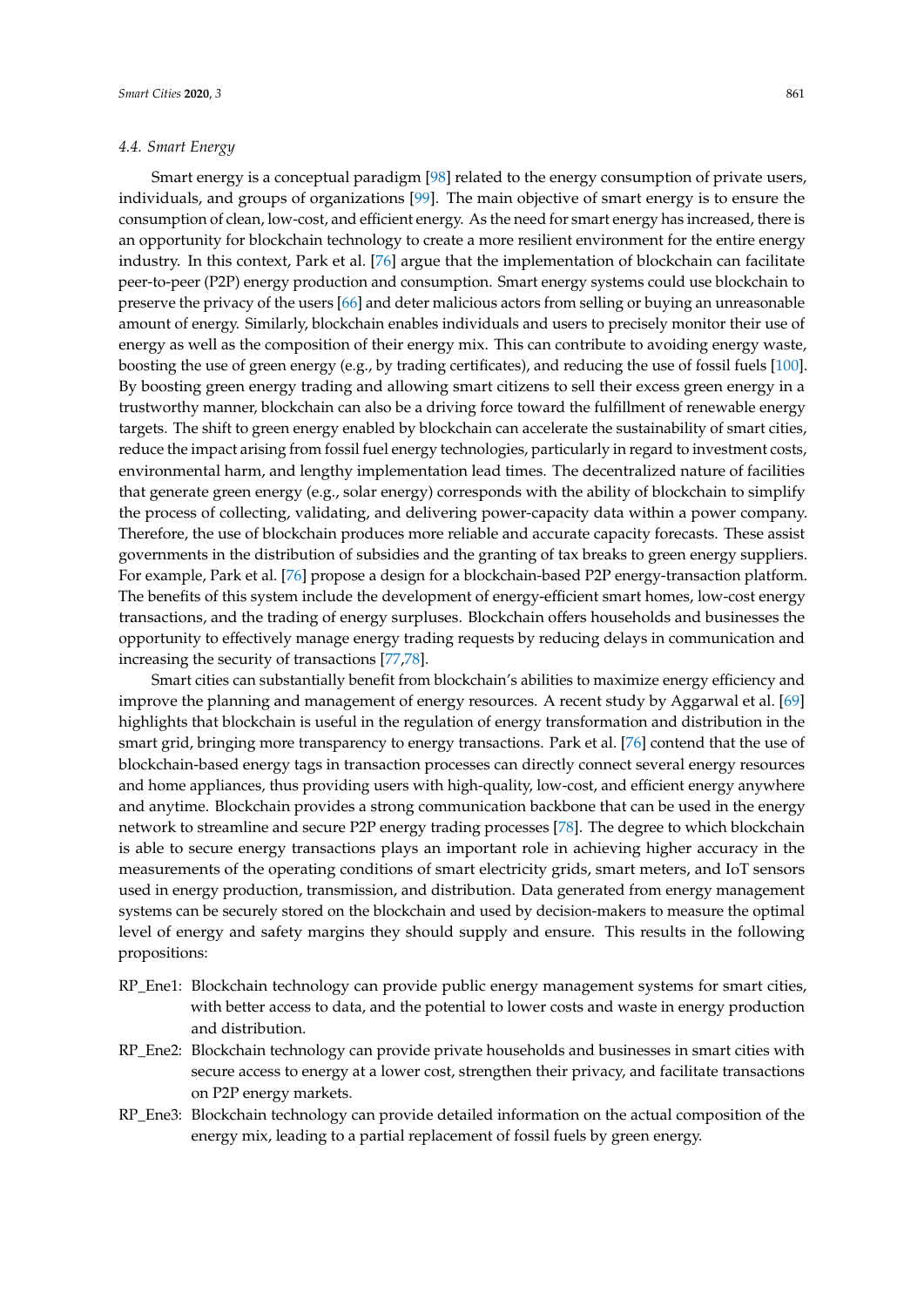#### *4.5. Smart Administration and Services*

The rapid development of urban areas and the need for improving the life of smart citizens have led to the evolution of modern public administration [\[71\]](#page-17-8). In a smart city, the main responsibility of the public administration is to establish confidence in the achievement of smart city objectives by ensuring open data, long-term commitments, targeted policies, and leadership [\[101\]](#page-18-18). While public administration serves as a vehicle for sustainable development, it still needs to be redesigned to operate more successfully [\[102\]](#page-18-19) and overcome the challenges ensuing from the heavy reliance on centralized systems [\[103\]](#page-18-20). To mitigate these issues, the incorporation of blockchain technology carries the potential to widen the scope of public service systems and to create more innovative public service delivery channels. The higher privacy levels that blockchain can bring about is well-suited for e-administration [\[79\]](#page-17-16). The technical aspects of the technology can guarantee more privacy and security, increasing the trust of smart citizens and encouraging their inclusion and participation in public affairs. To enable a transition toward a smart government, blockchain has currently been tested in several countries, including the United Arab Emirates, the United States, Sweden, Ukraine, and the United Kingdom [\[67\]](#page-17-10). A recent study by Li et al. [\[67\]](#page-17-10) emphasizes the benefits of blockchain and smart contracts in the automation of public services, such as tax collection, benefits distribution, property and land registries, identity management, regulatory compliance, and management of government records. Moreover, blockchain can significantly support public administration in providing smart citizens with secure access to information, resulting in stronger citizen engagement in public management.

Responding to citizen concerns, public agencies in municipal and regional administration can introduce blockchain to enhance government transparency and service quality [\[32\]](#page-15-22). Blockchain can become an effective tool for promoting public goals, improving interoperability, and ensuring efficient delivery of public services. For example, França et al. [\[80\]](#page-17-22) propose the application of blockchain to improve solid waste management in small municipalities in Brazil. The authors find blockchain capable of ensuring the integrity of public information and of enabling public managers to obtain more transparency. A similar study was conducted by Marsal-Llacuna [\[81\]](#page-17-17) to explore the potential of blockchain as a means for universal delivery of urban governance in a decentralized and bottom-up manner.

Overall, extant literature provides clear evidence that blockchain fosters the development of democratic public administration models and favors the inclusion of citizens. The introduction of technology in public administration could reduce barriers to the use of its electronic services for smart citizens. In this respect, blockchain can allow public administration to offer more personalized services to citizens and do so more transparently. Summarizing, we propose:

- RP\_Adm1: Blockchain technology allows for increased efficiency and transparency in the public administration of smart cities and holds the potential for increasing citizen trust in public administration.
- RP\_Adm2: Blockchain technology can provide citizens of smart cities with more privacy in dealing with the government and more personalized, convenient, and inclusive access to high-quality public services.

## *4.6. Smart E-Voting*

The strong need for governments to move online and adopt e-voting in elections has been identified in many countries [\[104\]](#page-18-21). A growing body of scholarly research on e-voting is testimony to the importance of the ability of governments to provide convenience, access, and accountability in democratic elections [\[105\]](#page-18-22). Recently, COVID-19 has demonstrated that citizen access to secure e-voting procedures may be crucial in maintaining both public health and democratic processes in times of pandemics.

As a critical component of the smart city paradigm, e-voting systems can be significantly supported by blockchain technology. Key-benefits of blockchain in e-voting processes stems from the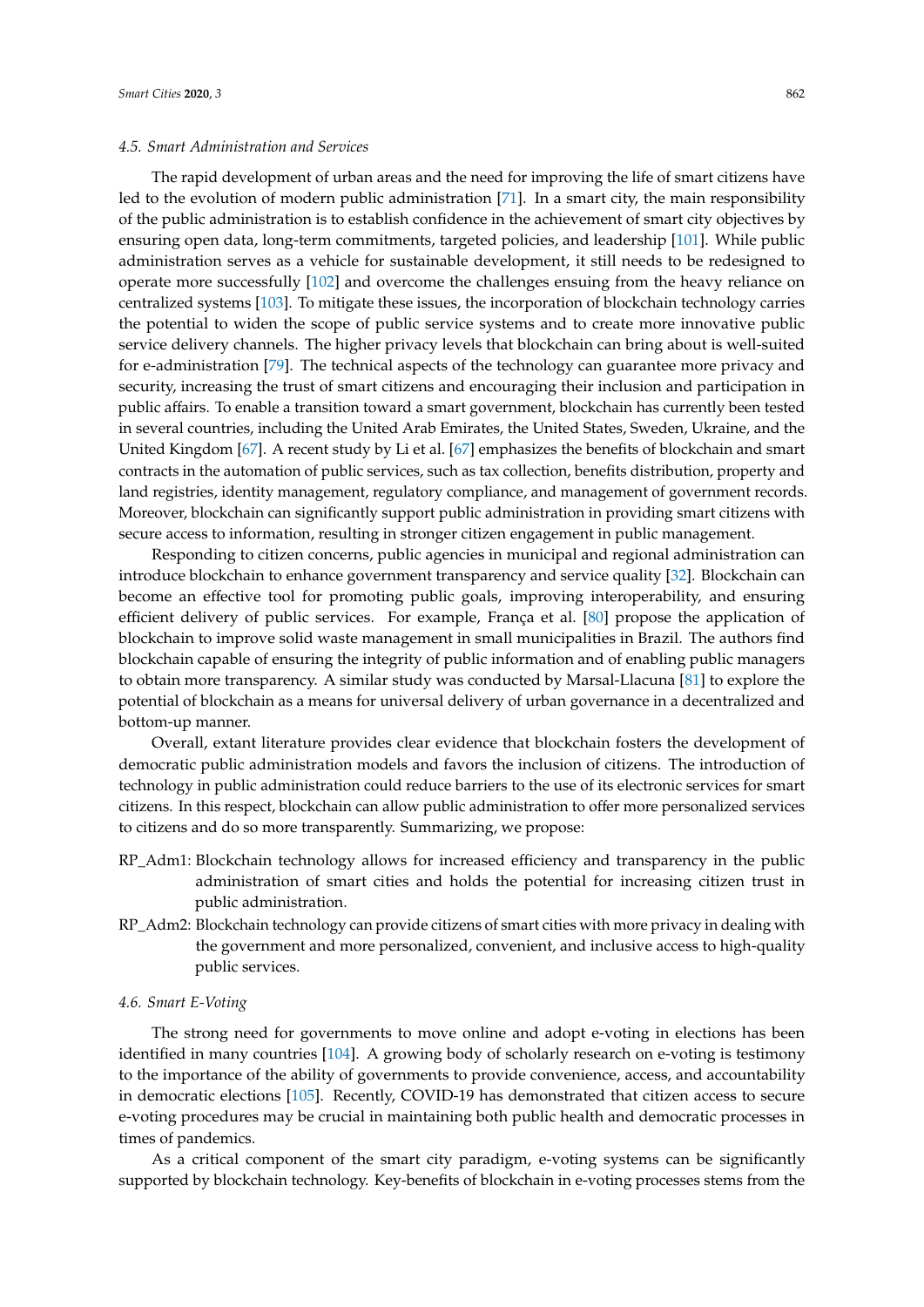high authentication capabilities of the technology and its ability to securely store votes and enhance the transparency of elections. In this regard, Li et al. [\[67\]](#page-17-10) argue that blockchain-based e-voting systems can increase the efficiency of voting in terms of time and cost of election services. To enhance citizen engagement, blockchain technology makes the electoral process more transparent and prevents attempts to manipulate voting data [\[69\]](#page-17-7). Thanks to the security of blockchain and its signature mechanisms, possibilities of electoral fraud in e-voting systems can be minimized, increasing voters' trust in the election process by eliminating risks of corruption and voter fraud. An open-source blockchain voting system called "Follow My Vote" has been developed with the goal of connecting voters and authorities to ensure a transparent and traceable election process [\[65\]](#page-17-6). In such systems, voters can use their private keys to check their voting choices at any time. Blockchain allows smart-city administrators to save costs during the development of an election infrastructure because smart citizens would have the chance to exercise their voting right irrespective of their geographical location. With the use of remote blockchain-based e-voting systems, smart citizens will be able to confidentially cast their votes, while keeping at bay all potential human errors or falsifications inherent in manual and centralized computerized systems. By capitalizing on the capacities of blockchain, smart city e-voting can reduce the complexity of voting systems, overcome their security challenges, and increase the overall reliability in the election process. Thus, we propose:

- RP\_Vot1: Blockchain technology can enable e-voting in smart cities, which increases efficiency, reduces cost, and helps to ensure a fair and democratic voting process.
- RP\_Vot2: For citizens of smart cities, blockchain technology can facilitate participation and trust in processes of democratic decision making.

#### *4.7. Smart Factory*

Smart factories constitute a crucial building block for smart cities. The "smart factory" philosophy revolves around the introduction of hyper-efficient manufacturing, suitable for highly dynamic environments and turbulent market conditions [\[106\]](#page-18-23). A smart factory is a collection of sensors and autonomous systems that are capable of self-optimizing and making autonomous decisions in order to produce more personalized and intelligent products [\[107\]](#page-19-0).The challenges in the implementation of smart factories are numerous. For instance, several factories are still experiencing abrupt breakdowns, process disruptions, and scheduled and unscheduled maintenance [\[108\]](#page-19-1). Operating in smart factories can also exacerbate the risks posed by cyberattacks, industrial espionage [\[109\]](#page-19-2), and unreliable manufacturing data.

According to Wildemann and Hojak [\[110\]](#page-19-3), the success of smart factories hinges on the ability to manage massive amounts of data. For this, blockchain can provide trustworthy decentralized management, governance, and tracking of every IoT device and equipment used in smart factories [\[33\]](#page-15-17). Mistry et al. [\[73\]](#page-17-19) argue that blockchain can help manufacturing applications operate more efficiently and faster over unreliable networks, and enable faster data distribution and secure industrial automation. In highly turbulent operational environments, blockchain can make smart factories more reactive, flexible, and ready to cope with alternative production planning and scheduling decisions. More specifically, the technology is useful for remote software updates during manufacturing, automatic fault diagnoses, and predictive maintenance [\[67,](#page-17-10)[82\]](#page-17-20). In the operation and maintenance of industrial facilities, blockchain can be an effective solution where there is a heavy reliance on advanced electro-mechanic equipment because the technology can yield substantial savings through predictive maintenance and traceability of materials sourced for manufacturing [\[68\]](#page-17-18). Blockchain gives factory workers the opportunity of concentrating on monitoring production processes while simplifying autonomous workflows and the sharing of services among industrial IoT devices [\[33\]](#page-15-17). The combination of blockchain technology and smart-factory equipment is conducive to increasingly automatic and autonomous production processes. By the same token, the use of blockchain-based decentralized data sharing can not only support security for on-chain smart-factory data [\[83\]](#page-18-0), but also aid production data analysts in generating reliable forecasting, continuous process controls, and real-time responses.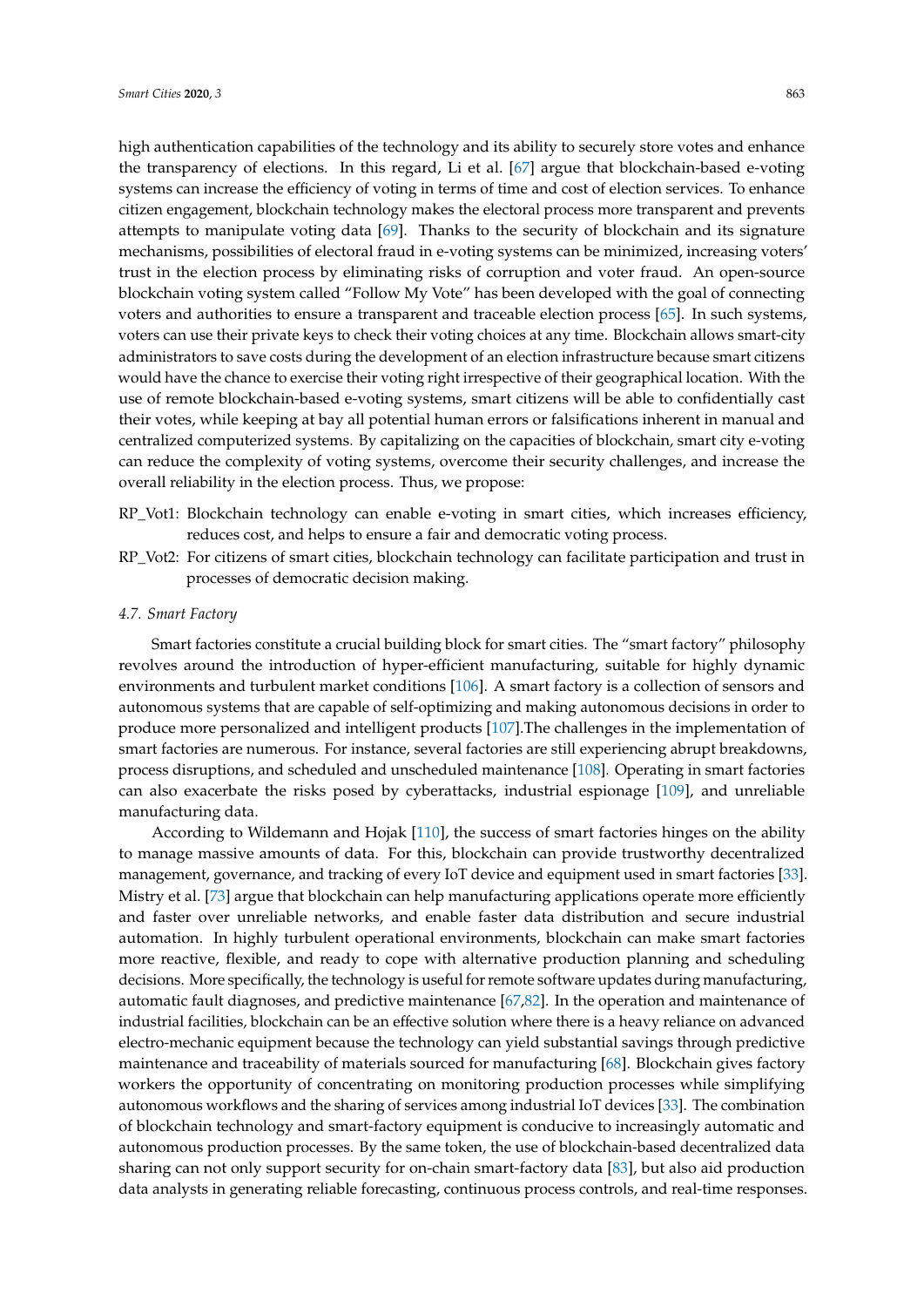Therefore, by counting on real-time and reliable data stored on blockchain systems, smart factories can contribute to the economic prosperity of smart cities, creating highly-coordinated, data-driven, and performance-centered manufacturing systems. Blockchain can foster manufacturing excellence in smart factories [\[108\]](#page-19-1) through the improved architectural imperatives necessary for the construction of next-level factories in smart cities. This leads to the following propositions:

- RP\_Fac1: Blockchain technology can form the basis for smart factories within smart cities by creating secure and reliable manufacturing systems.
- RP\_Fac2: Smart factories based on blockchain technology will lead to automated workflows that increase the efficiency and effectiveness of operations.

#### *4.8. Smart Home*

Related to smart cities, IoT technologies and Internet appliances have significantly contributed to the development of smart homes. Smart homes reflect the growing use and integration of multiple new technologies through home networks for enhancing the quality of life [\[111\]](#page-19-4). Exemplifying a technologically-driven living environment, smart homes provide their residents with higher levels of safety, convenience, and comfort. They allow for the alignment of home settings with the residents' preferences [\[73\]](#page-17-19). While smart homes are adaptable to environmental conditions (e.g., in their heating and cooling), they still need to tackle a number of issues. Apthorpe et al. [\[112\]](#page-19-5) indicate that the ubiquity of IoT devices in smart homes heightens privacy risks. Edwards and Grinter [\[113\]](#page-19-6) note that smart home designers encounter several difficulties in the creation of smart-home systems, such as a lack of user knowledge and system transparency. According to the authors, residents need to thoroughly understand all parts of a smart-home system.

The benefits of integrating blockchain technology into smart homes are evident. Ferdous et al. [\[14\]](#page-15-1) point out that blockchain can contribute to trust and traceability in smart homes. The technology allows residents the capability of tracking all devices and sensors used for achieving context-aware service provisioning. Data are readily generated by smartphone applications and IoT sensors through ambiance sensing, including user activity, energy usage, security measures, and human physiological data. All data can be recorded on the blockchain and also be used in sharing economy services [\[75\]](#page-17-12). Digital signatures can be used to detect suspicious activities and to securely assign each smart-home device its own identity [\[67\]](#page-17-10). The decentralized, transparent, and secure nature of blockchain provides a unique platform for smart-home sensors, actuators, and devices to communicate seamlessly and to conveniently share information across platforms. Examining the advantages of the technology for several applications including smart homes, Makhdoom et al. [\[66\]](#page-17-13) developed an innovative blockchain-based privacy-preserving platform called "Privysharing". Beyond the description of their system, the authors advocate blockchain as a tool to protect the confidentiality of smart home user data, secure data processing, and reward users for sharing their data with other stakeholders. Moreover, blockchain has the potential to solve the lack of interoperability between smart-home objects. This is a prerequisite for the integration, communication, and proper functioning of smart homes within smart cities. On this point, Park et al. [\[76\]](#page-17-14) underscore the key role of blockchain in facilitating the interaction between smart homes, boosting automatic energy trading activities in smart homes, and promoting more sustainable practices between smart homes and within smart cities. Blockchain represents a promising opportunity to address existing issues that slow down the wide-scale implementation of smart homes. Smart-home designers are therefore required to improve the technical feasibility of blockchain and enhance its usability in order to upgrade the intelligence of smart homes and increase the convenience of modern home residents.

- RP\_Hom1: Blockchain technology supports the development of smart homes by creating interoperable systems that communicate and exchange data with each other.
- RP\_Hom2: Within the concept of smart cities, citizens live in smart homes that use blockchain technology to ensure the privacy and data sovereignty of their residents.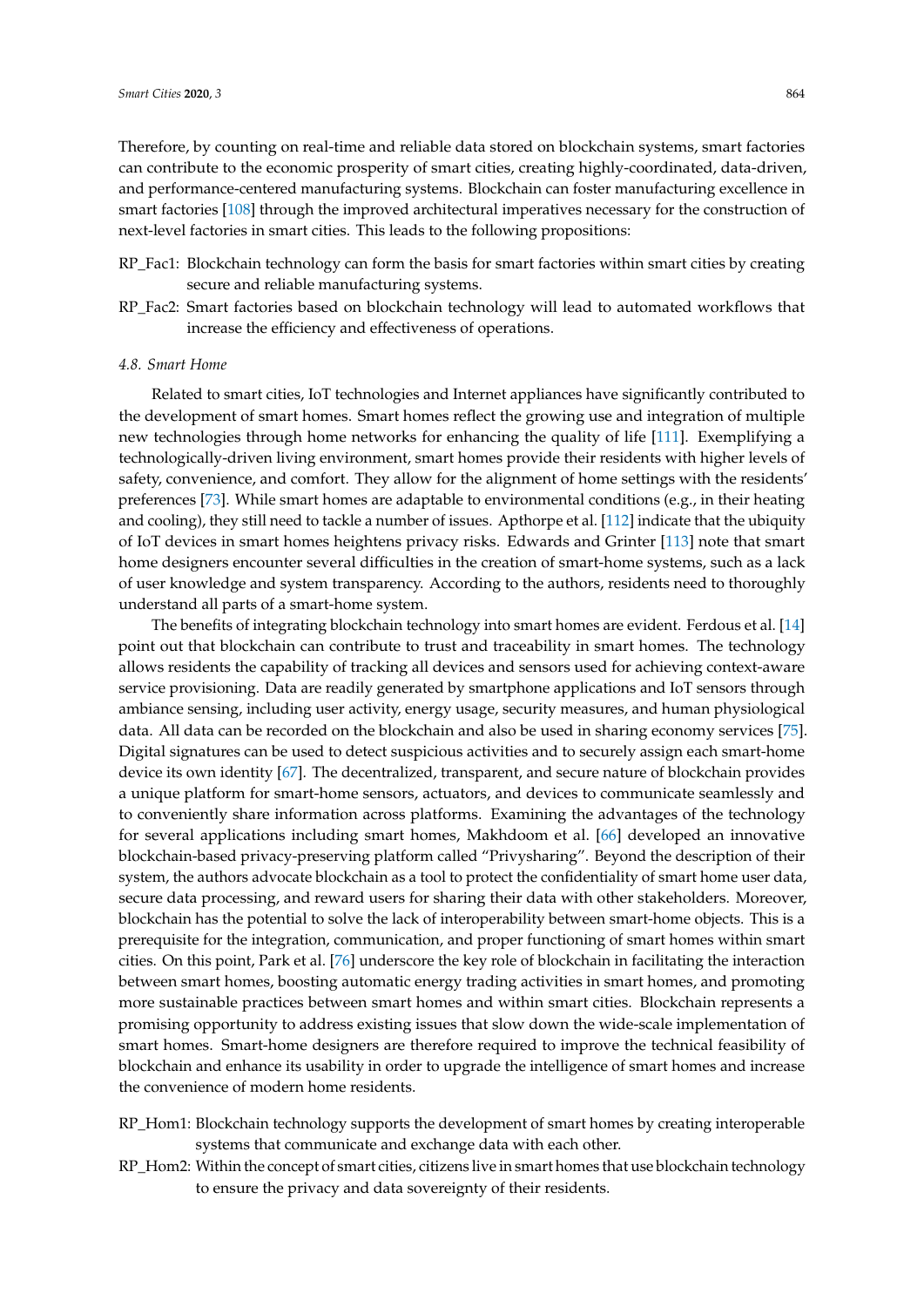#### *4.9. Smart Education*

A key characteristic of a smart city is the smartness of its inhabitants, their desire for learning and for pursuing higher education degrees [\[114\]](#page-19-7), and their willingness to accept new technologies. The development of smart cities is therefore closely linked to the need for education. More specifically, the quality and viability of smart cities hinge on education and the quality of schools in regards to local development and the integration between educational institutions and smart cities [\[27\]](#page-15-18). While ICT has widely permeated education, the digitalization of educational records has increased the pressure to ensure the security and privacy of their online storage [\[115\]](#page-19-8). The field of education has witnessed significant challenges in terms of the need for securing personal data that are enriched with significant details such as citizenship, migration, financial, and social information gathered by educational establishments. Concerns over the use of student information have risen [\[116\]](#page-19-9) as the collection of learning analytics and big data has become more common in higher education [\[117\]](#page-19-10). According to Zhou and Hu [\[118\]](#page-19-11), the security of academic information systems constitutes a critical factor that restricts the quality of information services and also has a great effect on the storage and transfer of resources. Blockchain technology provides a highly secure design for handling huge amounts of educational data [\[60\]](#page-17-0). As such, the technology represents a secure ledger for storing educational documents such as student transcripts, certificates, and degrees, allowing each individual to own and share his/her own digital certificates on a peer-to-peer network [\[65\]](#page-17-6). Blockchain can help to transform higher education models into sustainable lifelong learning platforms.

While laws and policies for governance and control of educational data have been established in many jurisdictions, they fail to address security concerns regarding the unauthorized collection and use of students' sensitive data [\[119\]](#page-19-12). Blockchain offers the opportunity of creating a technological layer that can be used to secure the sharing and verification of learning achievements. For example, Aamir et al. [\[84\]](#page-18-1) developed a blockchain-based architecture to automate the verification of academic records of individuals and to strengthen the privacy and control of academic credentials when students finish a curriculum or when international employers require the validation of academic records. The major benefit of incorporating blockchain in smart education is the independent and automatic verification of student achievement data without the need for educational institutions to initiate, own, or award degree certificates. Moreover, blockchain strengthens the security of educational records and increases the correctness and reliability of data by limiting the possibilities of tampering the ledger [\[60\]](#page-17-0). The security of blockchain also increases students' and teaching staffs' level of trust in online education providers, assessment methods, educational background and credentials, and intellectual properties [\[120\]](#page-19-13). The introduction of a decentralized and secure university management system is also considered fundamental to optimizing the use of educational resources. As blockchain prevents malicious attacks and data leakage, the higher levels of data security would benefit students as they would be able to make more informed educational decisions [\[65\]](#page-17-6).

By creating an environment of data security within smart cities, blockchain technology allays the concerns over security issues inherent to the educational system, increases the credibility of students' academic achievement records, and strengthens the sense of belongingness and participation in educational programs. Therefore, blockchain can be used to empower the human dimension of smart cities through the development of smarter campuses and educational institutions, increasing student creativity and problem-solving skills. This leads to our final proposition:

RP\_Edu1: Blockchain technology enables smart education by providing a platform for the trustworthy and immutable recording of personal achievements.

#### <span id="page-12-0"></span>**5. Discussion, Limitations and Future Research**

This paper is guided by two research questions, pertaining to (1) the fields in which blockchain technology can foster the development of smart cities and (2) the identification of important research propositions that arise from the application of blockchain technology in smart cities. We summarize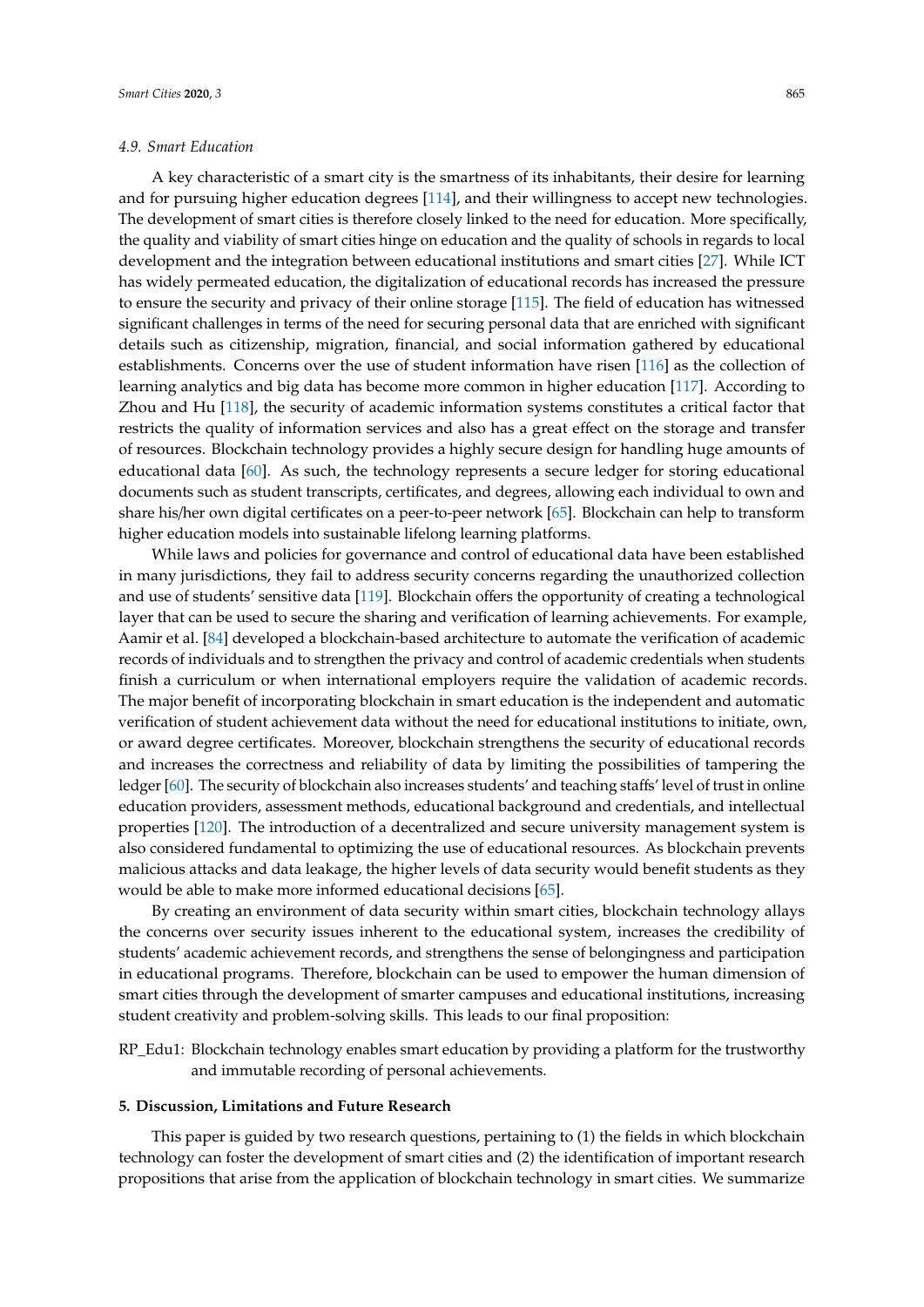and organize the findings from previous research as a foundation for novel investigations. Using a comprehensive literature review, we identify fields in which blockchain technology is likely to have a major impact on the overall development of smart cities (Figure [2\)](#page-13-0). Most importantly, each field can serve as a starting point for further in-depth research.

<span id="page-13-0"></span>

**Figure 2.** Blockchain Technology as a Driver for Smart City Applications. **Figure 2.** Blockchain Technology as a Driver for Smart City Applications.

Our research propositions need to be understood as suggested starting points for future research Our research propositions need to be understood as suggested starting points for future research rather than an all-embracing overview of the field under investigation. While we believe that at rather than an all-embracing overview of the field under investigation. While we believe that at present our framework is comprehensive, new research fields may emerge in the future. present our framework is comprehensive, new research fields may emerge in the future. Furthermore, several of the fields overlap and interact with each other. We do not discuss these overlaps and interactions in the interest of brevity. For the same reason, we also excluded an in-depth discussion of topics that, while being important, are not specific to smart cities, such as the use of blockchain to tackle the outbreak of pandemics. Our framework should therefore not be understood as a model that delimits the boundaries of current research but rather as an inspiration for other researchers to pick up one of the topics and pursue an in-depth and incremental investigation of the subject. In order to achieve such incremental research, it is crucial to build upon a shared repository of definitions and concepts which we have outlined in this paper.

More research is also needed to investigate the value that blockchain can generate in More research is also needed to investigate the value that blockchain can generate in combination with different architectures such as cloud, fog, and edge computing. This applies in particular to the solution of scalability problems that such architectures can provide. Similarly, the combination of blockchain and Artificial Intelligence (AI) offers intriguing new research opportunities in regard to several application fields discussed in our paper. Adding AI capabilities in data analytics could amplify the benefits of blockchain technology for smart cities in areas such as health care services, administration, energy production, and trading, as well as in bu[sine](#page-16-12)ss logistics and personal mobility [57].

The findings presented in this paper are based on previous research and are thus limited by the repository of papers currently available in academic databases. Long publishing cycles might lead to the exclusion of relevant research that is currently under review. We also acknowledge the possibility of a "positivity bias" in published research regarding the usefulness of blockchain technology in building smart cities. Submission or publication of papers with a positive stance of the contribution of blockchain may be more likely than submission or publication of papers with a negative stance. The literature included in our analysis mainly discusses blockchain as a driver of smart cities and provides little consideration of the potential negative side effects of its deployment. Such negative side effects might include, for example, a loss of perceived privacy on the side of consumers and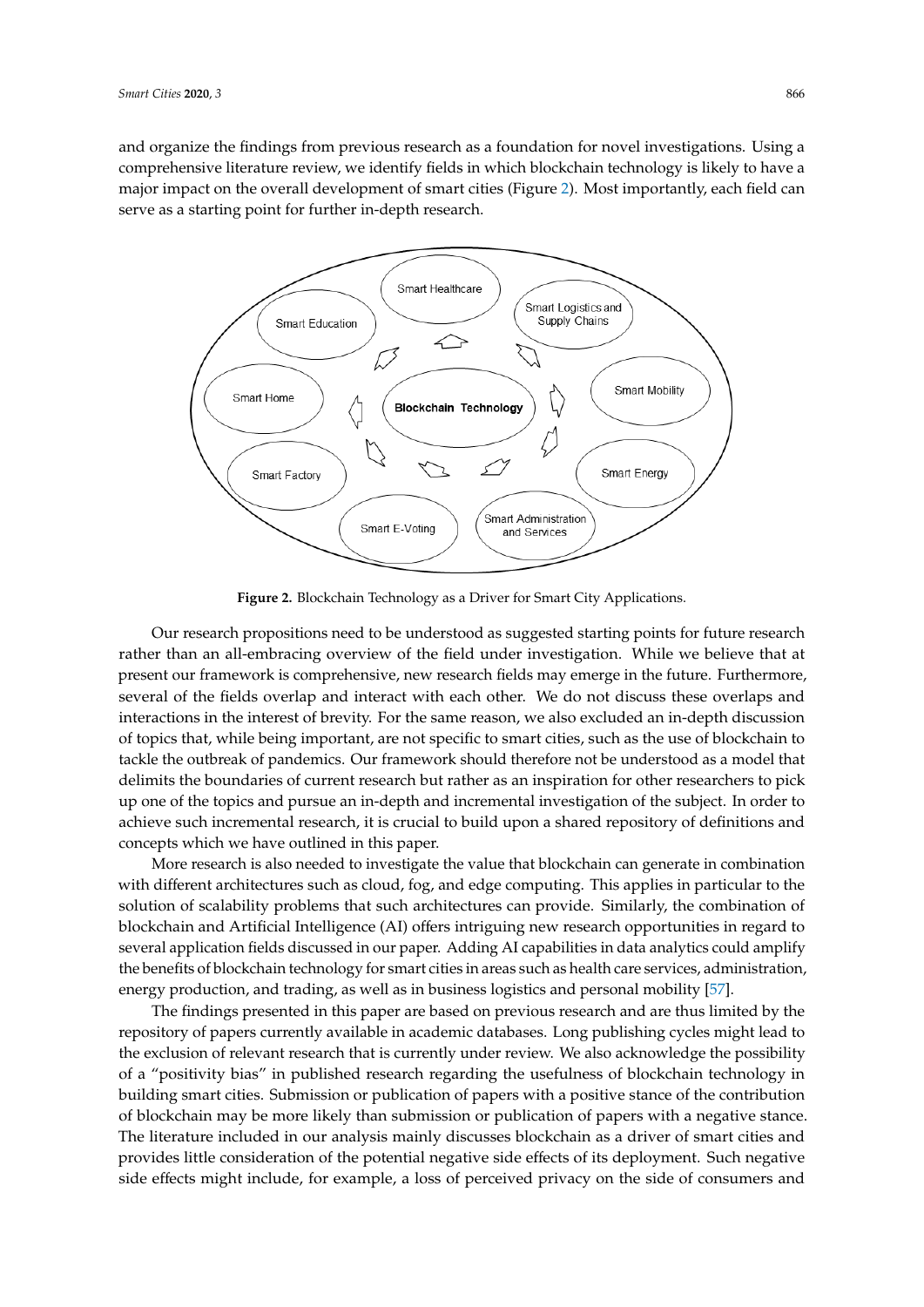an over-reliance on a technology that has not yet been sufficiently tested. Additionally, new attack vectors and security compromises might arise through the application of blockchain technology. Future research is encouraged to discuss possible negative implications of technology in the context of smart cities.

We refrained from recommending specific blockchain platforms for any application since blockchain is undergoing rapid technological development. As we have outlined, numerous application scenarios exist.

Smart cities and blockchain technology share two common properties: First, they are rather broad concepts. Research on smart cities is an applied field with the goal of creating more livable urban environments. Blockchain is a technical platform with the potential for empowering numerous generic applications. Second, both fields are currently in a stage of growth and significant progress can be expected in the near future. In the case of blockchain, numerous novel solutions are being tried out to create more efficient solutions that ensure the scalability of transactions without relying on energy-intense consensus mechanisms, such as proof of work. Consequently, technological progress triggers new opportunities for smart cities which will require further critical investigation. The framework we develop in this paper is thus intended to assist researchers in finding worthwhile research topics and creating an incremental research agenda beneficial to academia and the industry.

**Author Contributions:** Conceptualization, H.T., A.S. and A.R.; methodology and literature review, A.R.; validation and framework development, H.T., A.R. and A.S.; writing—original draft preparation, H.T., A.R. and A.S.; writing—review and editing, H.T., A.S. and A.R.; All authors have read and agreed to the published version of the manuscript.

**Funding:** This research received no external funding.

**Acknowledgments:** AR is grateful to Karim Rejeb, László Imre Komlósi, Katalin Czakó and Tihana Vasic for their valuable support.

**Conflicts of Interest:** The authors declare no conflict of interest.

#### **References**

- <span id="page-14-0"></span>1. United Nations. *World Urbanization Prospects: The 2018 Revision*; United Nations: New York, NY, USA, 2019; ISBN 978-92-1-148319-2.
- <span id="page-14-2"></span><span id="page-14-1"></span>2. Scruggs, G. Everything we've heard about global urbanization turns out to be wrong. *Reuters* **2018**, *10*, 2018.
- 3. Allam, Z.; Newman, P. Redefining the smart city: Culture, metabolism and governance. *Smart Cities* **2018**, *1*, 2. [\[CrossRef\]](http://dx.doi.org/10.3390/smartcities1010002)
- <span id="page-14-3"></span>4. Sancino, A.; Hudson, L. Leadership in, of, and for smart cities-case studies from Europe, America, and Australia. *Public Manag. Rev.* **2020**, *22*, 701–725. [\[CrossRef\]](http://dx.doi.org/10.1080/14719037.2020.1718189)
- <span id="page-14-4"></span>5. Jindal, A.; Kumar, N.; Singh, M. A unified framework for big data acquisition, storage, and analytics for demand response management in smart cities. *Future Gener. Comput. Syst.* **2020**, *108*, 921–934. [\[CrossRef\]](http://dx.doi.org/10.1016/j.future.2018.02.039)
- <span id="page-14-5"></span>6. Veiga, A.A.; Abbas, C.J.B. Proposal and application of bluetooth mesh profile for smart cities' services. *Smart Cities* **2019**, *2*, 1. [\[CrossRef\]](http://dx.doi.org/10.3390/smartcities2010001)
- 7. Serrano, W. Digital systems in smart city and infrastructure: Digital as a service. *Smart Cities* **2018**, *1*, 8. [\[CrossRef\]](http://dx.doi.org/10.3390/smartcities1010008)
- <span id="page-14-6"></span>8. Lu, H.-P.; Chen, C.-S.; Yu, H. Technology roadmap for building a smart city: An exploring study on methodology. *Future Gener. Comput. Syst.* **2019**, *97*, 727–742. [\[CrossRef\]](http://dx.doi.org/10.1016/j.future.2019.03.014)
- <span id="page-14-7"></span>9. Ferraro, P.; King, C.; Shorten, R. Distributed ledger technology for smart cities, the sharing economy, and social compliance. *IEEE Access* **2018**, *6*, 62728–62746. [\[CrossRef\]](http://dx.doi.org/10.1109/ACCESS.2018.2876766)
- <span id="page-14-8"></span>10. Shen, C.; Pena-Mora, F. Blockchain for cities—A systematic literature review. *IEEE Access* **2018**, *6*, 76787–76819. [\[CrossRef\]](http://dx.doi.org/10.1109/ACCESS.2018.2880744)
- <span id="page-14-9"></span>11. Hashem, I.A.T.; Chang, V.; Anuar, N.B.; Adewole, K.; Yaqoob, I.; Gani, A.; Ahmed, E.; Chiroma, H. The role of big data in smart city. *Int. J. Inf. Manag.* **2016**, *36*, 748–758. [\[CrossRef\]](http://dx.doi.org/10.1016/j.ijinfomgt.2016.05.002)
- 12. Hassani, H.; Huang, X.; Silva, E. Big-crypto: Big data, blockchain and cryptocurrency. *Big Data Cogn. Comput.* **2018**, *2*, 34. [\[CrossRef\]](http://dx.doi.org/10.3390/bdcc2040034)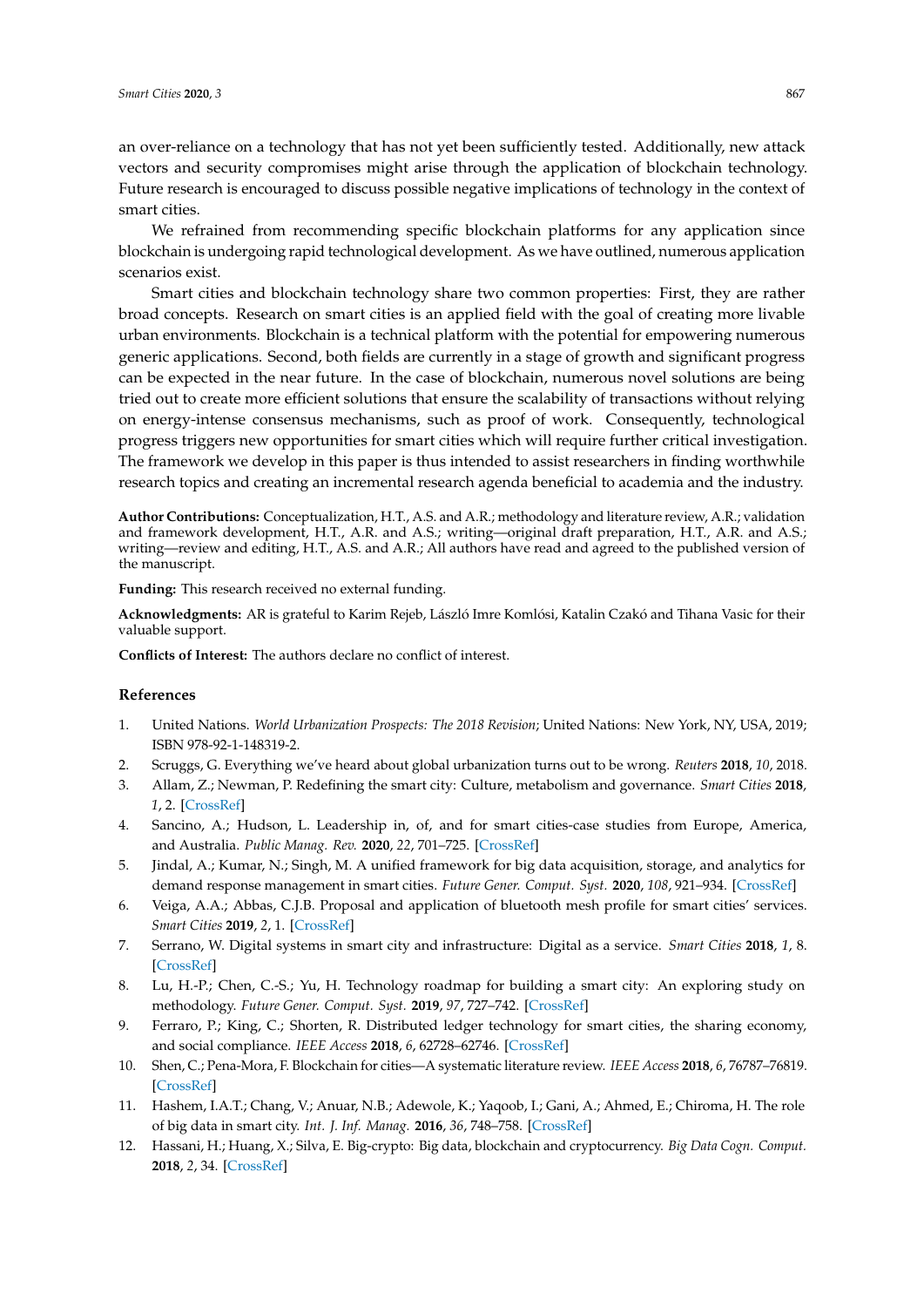- <span id="page-15-0"></span>13. Hassani, H.; Huang, X.; Silva, E.S. *Fusing Big Data, Blockchain and Cryptocurrency: Their Individual and Combined Importance in the Digital Economy*; Palgrave Pivot: London, UK, 2019; ISBN 978-3-030-31390-6.
- <span id="page-15-1"></span>14. Ferdous, M.S.; Biswas, K.; Chowdhury, M.J.M.; Chowdhury, N.; Muthukkumarasamy, V. Chapter two—Integrated platforms for blockchain enablement. In *Advances in Computers*; Kim, S., Deka, G.C., Zhang, P., Eds.; Role of Blockchain Technology in IoT Applications; Academic Press: Cambridge, MA, USA, 2019; Volume 115, pp. 41–72.
- <span id="page-15-2"></span>15. Morabito, V. Big data and analytics for government innovation. In *Big Data and Analytics: Strategic and Organizational Impacts*; Morabito, V., Ed.; Springer International Publishing: Cham, Switzerland, 2015; pp. 23–45, ISBN 978-3-319-10665-6.
- <span id="page-15-3"></span>16. Caragliu, A.; Bo, C.D.; Nijkamp, P. Smart cities in Europe. *J. Urban Technol.* **2011**, *18*, 65–82. [\[CrossRef\]](http://dx.doi.org/10.1080/10630732.2011.601117)
- <span id="page-15-4"></span>17. De Jong, M.; Joss, S.; Schraven, D.; Zhan, C.; Weijnen, M. Sustainable–smart–resilient–low carbon–eco–knowledge cities; making sense of a multitude of concepts promoting sustainable urbanization. *J. Clean. Prod.* **2015**, *109*, 25–38. [\[CrossRef\]](http://dx.doi.org/10.1016/j.jclepro.2015.02.004)
- <span id="page-15-13"></span>18. Herrschel, T. Competitiveness and sustainability: Can 'smart city regionalism' square the circle? *Urban Stud.* **2013**, *50*, 2332–2348. [\[CrossRef\]](http://dx.doi.org/10.1177/0042098013478240)
- <span id="page-15-5"></span>19. Allwinkle, S.; Cruickshank, P. Creating smart-er cities: An overview. *J. Urban Technol.* **2011**, *18*, 1–16. [\[CrossRef\]](http://dx.doi.org/10.1080/10630732.2011.601103)
- <span id="page-15-6"></span>20. Manville, C.; Cochrane, G.; Cave, J.; Millard, J.; Pederson, J.K.; Thaarup, R.K.; Liebe, A.; Wissner, M.; Massink, R.; Kotterink, B. Mapping Smart Cities in the EU. Available online: https://[www.rand.org](https://www.rand.org/pubs/external_publications/EP50486.html)/pubs/ex [ternal\\_publications](https://www.rand.org/pubs/external_publications/EP50486.html)/EP50486.html (accessed on 25 May 2020).
- <span id="page-15-7"></span>21. Chourabi, H.; Nam, T.; Walker, S.; Gil-Garcia, J.R.; Mellouli, S.; Nahon, K.; Pardo, T.A.; Scholl, H.J. Understanding smart cities: An integrative framework. In Proceedings of the 2012 45th Hawaii International Conference on System Sciences, Maui, HI, USA, 4–7 January 2012; pp. 2289–2297.
- <span id="page-15-8"></span>22. Gong, S.; Tcydenova, E.; Jo, J.; Lee, Y.; Park, J.H. Blockchain-based secure device management framework for an internet of things network in a smart city. *Sustainability* **2019**, *11*, 3889. [\[CrossRef\]](http://dx.doi.org/10.3390/su11143889)
- <span id="page-15-9"></span>23. Mehmood, Y.; Ahmad, F.; Yaqoob, I.; Adnane, A.; Imran, M.; Guizani, S. Internet-of-things-based smart cities: Recent advances and challenges. *IEEE Commun. Mag.* **2017**, *55*, 16–24. [\[CrossRef\]](http://dx.doi.org/10.1109/MCOM.2017.1600514)
- 24. Dameri, R.P. Smart City Definition, Goals and Performance. In *Smart City Implementation: Creating Economic and Public Value in Innovative Urban Systems*; Dameri, R.P., Ed.; Progress in IS.; Springer International Publishing: Cham, Switzerland, 2017; pp. 1–22, ISBN 978-3-319-45766-6.
- <span id="page-15-10"></span>25. Dall'O, G.; Bruni, E.; Panza, A.; Sarto, L.; Khayatian, F. Evaluation of cities' smartness by means of indicators for small and medium cities and communities: A methodology for Northern Italy. *Sustain. Cities Soc.* **2017**, *34*, 193–202. [\[CrossRef\]](http://dx.doi.org/10.1016/j.scs.2017.06.021)
- <span id="page-15-11"></span>26. Nam, T.; Pardo, T.A. The changing face of a city government: A case study of Philly311. *Gov. Inf. Q.* **2014**, *31*, S1–S9. [\[CrossRef\]](http://dx.doi.org/10.1016/j.giq.2014.01.002)
- <span id="page-15-18"></span>27. Ismagilova, E.; Hughes, L.; Dwivedi, Y.K.; Raman, K.R. Smart cities: Advances in research—An information systems perspective. *Int. J. Inf. Manag.* **2019**, *47*, 88–100. [\[CrossRef\]](http://dx.doi.org/10.1016/j.ijinfomgt.2019.01.004)
- <span id="page-15-12"></span>28. Carli, R.; Dotoli, M.; Pellegrino, R.; Ranieri, L. Measuring and managing the smartness of cities: A framework for classifying performance indicators. In Proceedings of the 2013 IEEE International Conference on Systems, Man, and Cybernetics, Manchester, UK, 13–16 October 2013; pp. 1288–1293.
- <span id="page-15-14"></span>29. Burnes, B.; Towers, N. Consumers, clothing retailers and production planning and control in the smart city. *Prod. Plan. Control* **2016**, *27*, 490–499. [\[CrossRef\]](http://dx.doi.org/10.1080/09537287.2016.1147097)
- <span id="page-15-15"></span>30. Li, F.; Nucciarelli, A.; Roden, S.; Graham, G. How smart cities transform operations models: A new research agenda for operations management in the digital economy. *Prod. Plan. Control* **2016**, *27*, 514–528. [\[CrossRef\]](http://dx.doi.org/10.1080/09537287.2016.1147096)
- <span id="page-15-16"></span>31. Mehta, P.; Gupta, R.; Tanwar, S. Blockchain envisioned UAV networks: Challenges, solutions, and comparisons. *Comput. Commun.* **2020**, *151*, 518–538. [\[CrossRef\]](http://dx.doi.org/10.1016/j.comcom.2020.01.023)
- <span id="page-15-22"></span>32. Kundu, D. Blockchain and trust in a smart city. *Environ. Urban. ASIA* **2019**, *10*, 31–43. [\[CrossRef\]](http://dx.doi.org/10.1177/0975425319832392)
- <span id="page-15-17"></span>33. Khan, M.A.; Salah, K. IoT security: Review, blockchain solutions, and open challenges. *Future Gener. Comput. Syst.* **2018**, *82*, 395–411. [\[CrossRef\]](http://dx.doi.org/10.1016/j.future.2017.11.022)
- <span id="page-15-19"></span>34. Haber, S.; Stornetta, W.S. How to time-stamp a digital document. *J. Cryptol.* **1991**, *3*, 99–111. [\[CrossRef\]](http://dx.doi.org/10.1007/BF00196791)
- <span id="page-15-20"></span>35. Nakamoto, S. Bitcoin: A Peer-to-Peer Electronic Cash System. 2008. Available online: https://[nakamotoinstit](https://nakamotoinstitute.org/bitcoin/) [ute.org](https://nakamotoinstitute.org/bitcoin/)/bitcoin/ (accessed on 28 May 2020).
- <span id="page-15-21"></span>36. Iansiti, M.; Lakhani, K.R. The truth about blockchain. *Harv. Bus. Rev.* **2017**, *95*, 118–127.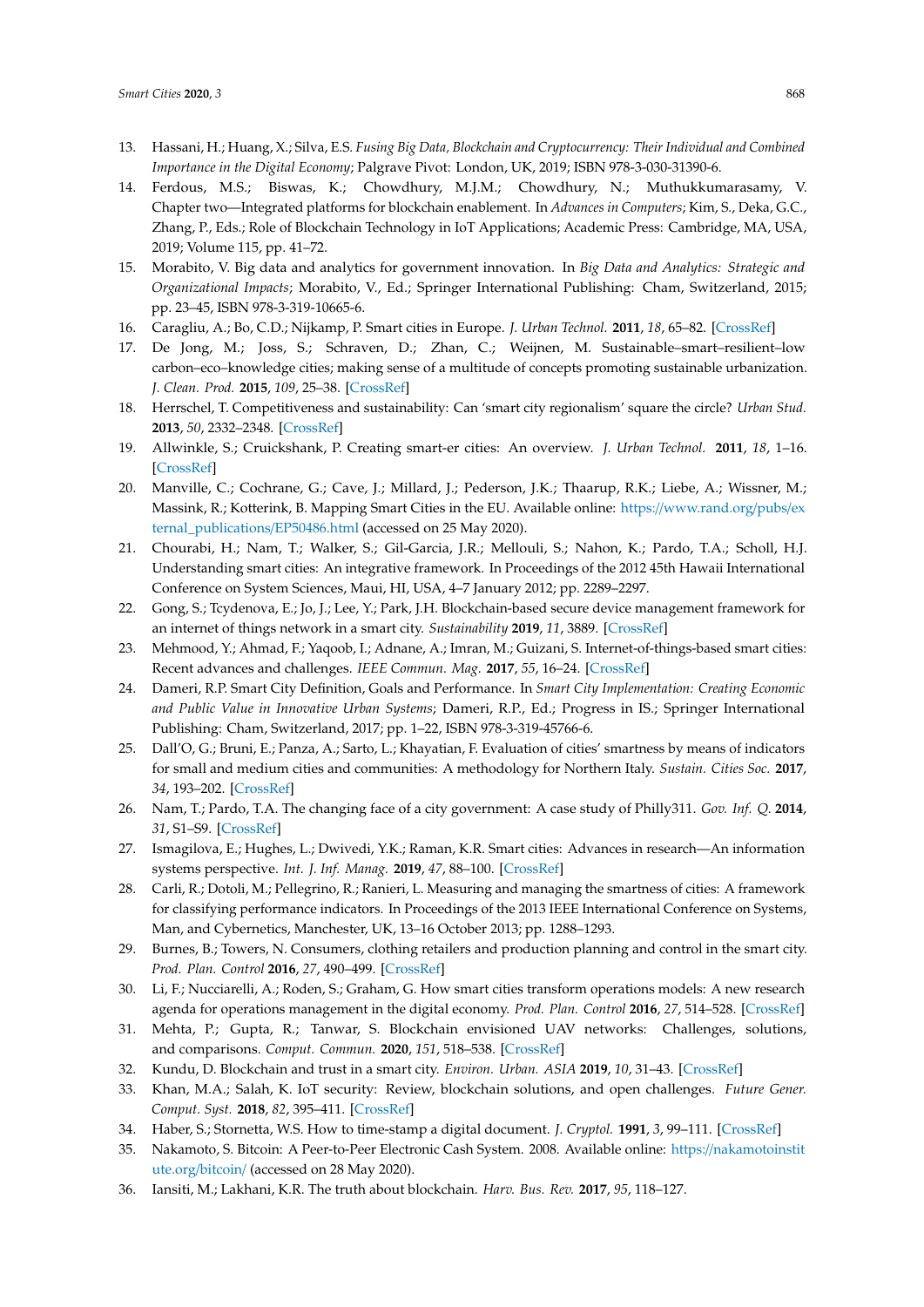- <span id="page-16-0"></span>37. Treiblmaier, H. Combining blockchain technology and the physical internet to achieve triple bottom line sustainability: A comprehensive research agenda for modern logistics and supply chain management. *Logistics* **2019**, *3*, 10. [\[CrossRef\]](http://dx.doi.org/10.3390/logistics3010010)
- <span id="page-16-1"></span>38. Thakkar, P.; Nathan, S.; Viswanathan, B. Performance benchmarking and optimizing hyperledger fabric blockchain platform. In Proceedings of the 2018 IEEE 26th International Symposium on Modeling, Analysis, and Simulation of Computer and Telecommunication Systems (MASCOTS), Milwaukee, WI, USA, 25–28 September 2018; pp. 264–276.
- <span id="page-16-2"></span>39. Treiblmaier, H. Toward more rigorous blockchain research: Recommendations for writing blockchain case studies. *Front. Blockchain* **2019**, *2*, 1–15. [\[CrossRef\]](http://dx.doi.org/10.3389/fbloc.2019.00003)
- <span id="page-16-3"></span>40. Antonopoulos, A.M. *Mastering Bitcoin: Unlocking Digital Cryptocurrencies*; O'Reilly Media, Inc.: Sebastopol, CA, USA, 2014; ISBN 978-1-4919-0264-6.
- <span id="page-16-4"></span>41. Cao, B.; Li, Y.; Zhang, L.; Zhang, L.; Mumtaz, S.; Zhou, Z.; Peng, M. When internet of things meets blockchain: Challenges in distributed consensus. *IEEE Netw.* **2019**, *33*, 133–139. [\[CrossRef\]](http://dx.doi.org/10.1109/MNET.2019.1900002)
- <span id="page-16-5"></span>42. Zou, S.; Xi, J.; Wang, S.; Lu, Y.; Xu, G. Reportcoin: A novel blockchain-based incentive anonymous reporting system. *IEEE Access* **2019**, *7*, 65544–65559. [\[CrossRef\]](http://dx.doi.org/10.1109/ACCESS.2019.2915956)
- <span id="page-16-6"></span>43. Treiblmaier, H. The impact of the blockchain on the supply chain: A theory-based research framework and a call for action. *Supply Chain Manag. Int. J.* **2018**, *23*, 545–559. [\[CrossRef\]](http://dx.doi.org/10.1108/SCM-01-2018-0029)
- <span id="page-16-7"></span>44. Banerjee, M.; Lee, J.; Choo, K.-K.R. A blockchain future for internet of things security: A position paper. *Digit. Commun. Netw.* **2018**, *4*, 149–160. [\[CrossRef\]](http://dx.doi.org/10.1016/j.dcan.2017.10.006)
- <span id="page-16-8"></span>45. Lacity, M.C. *A Manager's Guide to Blockchains for Business: From Knowing What to Knowing How*; SB Publishing: Ashford, Kent, UK, 2018; ISBN 978-0-9956820-4-7.
- <span id="page-16-9"></span>46. Rejeb, A.; Sűle, E.; Keogh, J.G. Exploring new technologies in procurement. *Transp. Logist. Int. J.* 2018, *18*, 76–86.
- 47. Rejeb, A. Blockchain potential in Tilapia supply chain in Ghana. *Acta Tech. Jaurinensis* **2018**, *11*, 104–118. [\[CrossRef\]](http://dx.doi.org/10.14513/actatechjaur.v11.n2.462)
- 48. Keogh, J.G.; Rejeb, A.; Khan, N.; Dean, K.; Hand, K.J. Blockchain and GS1 standards in the food chain: A review of the possibilities and challenges. In *Building the Future of Food Safety Technology*; Detwiler, D., Ed.; Elsevier: London/Oxford, UK; San Diego, CA, USA; Cambridge, MA, USA, 2020.
- 49. Keogh, J.G.; Dube, L.; Rejeb, A.; Hand, K.J.; Khan, N.; Dean, K. The Future Food Chain: Digitization as an Enabler of Society 5.0. In *Building the Future of Food Safety Technology*; Detwiler, D., Ed.; Elsevier: London, UK; Oxford, UK; San Diego, CA, USA; Cambridge, MA, USA, 2020.
- 50. Rejeb, A.; Bell, L. Potentials of blockchain for healthcare: Case of Tunisia. *World Sci. News* **2019**, *136*, 173–193. [\[CrossRef\]](http://dx.doi.org/10.2139/ssrn.3475246)
- 51. Rejeb, A.; Rejeb, K. Blockchain technology in tourism: Applications and possibilities. *World Sci. News* **2019**, *137*, 119–144.
- 52. Rejeb, A.; Keogh, J.G.; Treiblmaier, H. The impact of blockchain on medical tourism. In Proceedings of the WeB 2019 Workshop on e-Business, Munich, Germany, 14 December 2019; pp. 1–12.
- 53. Rejeb, A.; Keogh, J.G.; Treiblmaier, H. How blockchain technology can benefit marketing: Six pending research areas. *Front. Blockchain* **2020**, *3*, 3. [\[CrossRef\]](http://dx.doi.org/10.3389/fbloc.2020.00003)
- 54. Rejeb, A.; Keogh, J.G.; Treiblmaier, H. Leveraging the internet of things and blockchain technology in supply chain management. *Future Internet* **2019**, *11*, 161. [\[CrossRef\]](http://dx.doi.org/10.3390/fi11070161)
- <span id="page-16-10"></span>55. Rejeb, A. Halal meat supply chain traceability based on HACCP, blockchain and internet of things. *Acta Tech. Jaurinensis* **2018**, *11*, 1–30. [\[CrossRef\]](http://dx.doi.org/10.14513/actatechjaur.v11.n4.467)
- <span id="page-16-11"></span>56. Rotună, C.; Gheorghit,ă, A.; Zamfiroiu, A.; Smada Anagrama, D. smart city ecosystem using blockchain technology. *Inform. Econ.* **2019**, *23*, 41–50. [\[CrossRef\]](http://dx.doi.org/10.12948/issn14531305/23.4.2019.04)
- <span id="page-16-12"></span>57. Salah, K.; Rehman, M.H.; Nizamuddin, N.; Al-Fuqaha, A. Blockchain for AI: Review and open research challenges. *IEEE Access* **2019**, *7*, 10127–10149. [\[CrossRef\]](http://dx.doi.org/10.1109/ACCESS.2018.2890507)
- <span id="page-16-13"></span>58. Wang, Q.; Zhu, X.; Ni, Y.; Gu, L.; Zhu, H. Blockchain for the IoT and industrial IoT: A review. *Internet Things* **2020**, *10*, 100081. [\[CrossRef\]](http://dx.doi.org/10.1016/j.iot.2019.100081)
- <span id="page-16-14"></span>59. Chaer, A.; Salah, K.; Lima, C.; Ray, P.P.; Sheltami, T. Blockchain for 5G: Opportunities and challenges. In Proceedings of the 2019 IEEE Globecom Workshops (GC Wkshps), Waikoloa, HI, USA, 9–13 December 2019; pp. 1–6.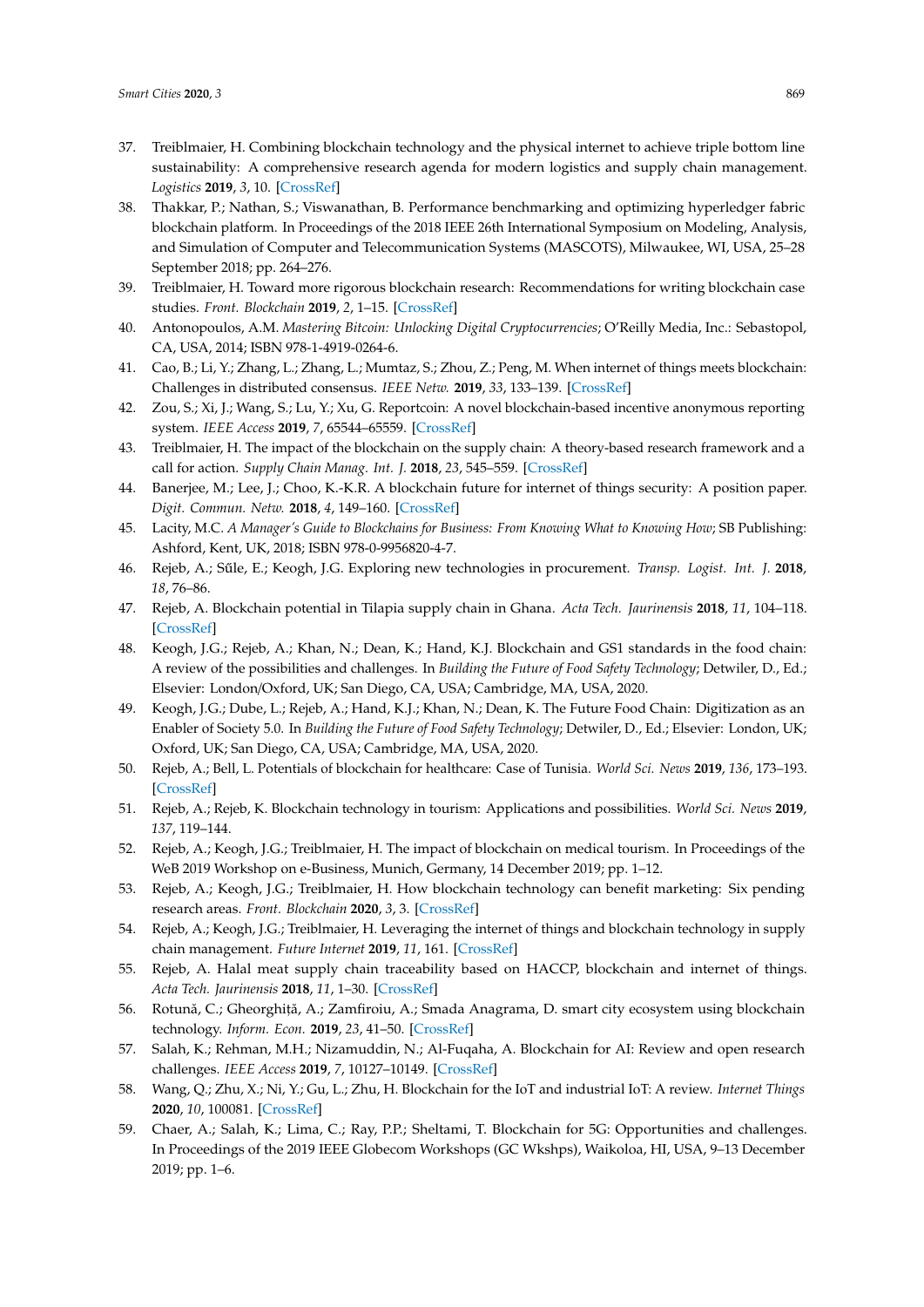- <span id="page-17-0"></span>60. Fernandez-Carames, T.M.; Fraga-Lamas, P. Towards next generation teaching, learning, and context-aware applications for higher education: A review on blockchain, IoT, fog and edge computing enabled smart campuses and universities. *Appl. Sci.* **2019**, *9*, 4479. [\[CrossRef\]](http://dx.doi.org/10.3390/app9214479)
- <span id="page-17-1"></span>61. Zhang, Q. Quality dimensions, perspectives and practices: A mapping analysis. *Int. J. Qual. Reliab. Manag.* **2001**, *18*, 708–722. [\[CrossRef\]](http://dx.doi.org/10.1108/EUM0000000005777)
- <span id="page-17-2"></span>62. Grzybowska, K.; Awasthi, A. Literature review on sustainable logistics and sustainable production for Industry 4.0. In *Sustainable Logistics and Production in Industry 4.0: New Opportunities and Challenges*; Grzybowska, K., Awasthi, A., Sawhney, R., Eds.; EcoProduction; Springer International Publishing: Cham, Switzerland, 2020; pp. 1–18, ISBN 978-3-030-33369-0.
- <span id="page-17-3"></span>63. Ramos-Rodríguez, A.-R.; Ruíz-Navarro, J. Changes in the intellectual structure of strategic management research: A bibliometric study of the Strategic Management Journal, 1980–2000. *Strateg. Manag. J.* **2004**, *25*, 981–1004. [\[CrossRef\]](http://dx.doi.org/10.1002/smj.397)
- <span id="page-17-4"></span>64. Stafford, T.F.; Treiblmaier, H. Characteristics of a blockchain ecosystem for secure and sharable electronic medical records. *IEEE Trans. Eng. Manag.* **2020**, 1–23. [\[CrossRef\]](http://dx.doi.org/10.1109/TEM.2020.2973095)
- <span id="page-17-6"></span>65. Ismail, L.; Materwala, H. A review of blockchain architecture and consensus protocols: Use cases, challenges, and solutions. *Symmetry* **2019**, *11*, 1198. [\[CrossRef\]](http://dx.doi.org/10.3390/sym11101198)
- <span id="page-17-13"></span>66. Makhdoom, I.; Zhou, I.; Abolhasan, M.; Lipman, J.; Ni, W. PrivySharing: A blockchain-based framework for privacy-preserving and secure data sharing in smart cities. *Comput. Secur.* **2020**, *88*, 101653. [\[CrossRef\]](http://dx.doi.org/10.1016/j.cose.2019.101653)
- <span id="page-17-10"></span>67. Li, J.; Greenwood, D.; Kassem, M. Blockchain in the built environment and construction industry: A systematic review, conceptual models and practical use cases. *Autom. Constr.* **2019**, *102*, 288–307. [\[CrossRef\]](http://dx.doi.org/10.1016/j.autcon.2019.02.005)
- <span id="page-17-18"></span>68. Boulos, M.N.K.; Wilson, J.T.; Clauson, K.A. Geospatial blockchain: Promises, challenges, and scenarios in health and healthcare. *Int. J. Health Geogr.* **2018**, *17*, 25. [\[CrossRef\]](http://dx.doi.org/10.1186/s12942-018-0144-x)
- <span id="page-17-7"></span>69. Aggarwal, S.; Chaudhary, R.; Aujla, G.S.; Kumar, N.; Choo, K.-K.R.; Zomaya, A.Y. Blockchain for smart communities: Applications, challenges and opportunities. *J. Netw. Comput. Appl.* **2019**, *144*, 13–48. [\[CrossRef\]](http://dx.doi.org/10.1016/j.jnca.2019.06.018)
- <span id="page-17-5"></span>70. Dwivedi, A.D.; Srivastava, G.; Dhar, S.; Singh, R. A decentralized privacy-preserving healthcare blockchain for IoT. *Sensors* **2019**, *19*, 326. [\[CrossRef\]](http://dx.doi.org/10.3390/s19020326)
- <span id="page-17-8"></span>71. Liao, D.-Y.; Wang, X. Applications of blockchain technology to logistics management in integrated casinos and entertainment. *Informatics* **2018**, *5*, 44. [\[CrossRef\]](http://dx.doi.org/10.3390/informatics5040044)
- <span id="page-17-11"></span>72. Astarita, V.; Giofre, V.P.; Mirabelli, G.; Solina, V. A review of blockchain-based systems in transportation. *Information* **2020**, *11*, 21. [\[CrossRef\]](http://dx.doi.org/10.3390/info11010021)
- <span id="page-17-19"></span>73. Mistry, I.; Tanwar, S.; Tyagi, S.; Kumar, N. Blockchain for 5G-enabled IoT for industrial automation: A systematic review, solutions, and challenges. *Mech. Syst. Signal Process.* **2020**, *135*, 106382. [\[CrossRef\]](http://dx.doi.org/10.1016/j.ymssp.2019.106382)
- <span id="page-17-9"></span>74. Casado-Vara, R.; Corchado, J. Distributed e-health wide-world accounting ledger via blockchain. *J. Intell. Fuzzy Syst.* **2019**, *36*, 2381–2386. [\[CrossRef\]](http://dx.doi.org/10.3233/JIFS-169949)
- <span id="page-17-12"></span>75. Rahman, M.A.; Rashid, M.M.; Shamim Hossain, M.; Hassanain, E.; Alhamid, M.F.; Guizani, M. Blockchain and IoT-based cognitive edge framework for sharing economy services in a smart city. *IEEE Access* **2019**, *7*, 18611–18621. [\[CrossRef\]](http://dx.doi.org/10.1109/ACCESS.2019.2896065)
- <span id="page-17-14"></span>76. Park, L.W.; Lee, S.; Chang, H. A sustainable home energy prosumer-chain methodology with energy tags over the blockchain. *Sustainability* **2018**, *10*, 658. [\[CrossRef\]](http://dx.doi.org/10.3390/su10030658)
- <span id="page-17-21"></span>77. Chaudhary, R.; Jindal, A.; Aujla, G.S.; Aggarwal, S.; Kumar, N.; Choo, K.-K.R. BEST: Blockchain-based secure energy trading in SDN-enabled intelligent transportation system. *Comput. Secur.* **2019**, *85*, 288–299. [\[CrossRef\]](http://dx.doi.org/10.1016/j.cose.2019.05.006)
- <span id="page-17-15"></span>78. Jindal, A.; Aujla, G.S.; Kumar, N. SURVIVOR: A blockchain based edge-as-a-service framework for secure energy trading in SDN-enabled vehicle-to-grid environment. *Comput. Netw.* **2019**, *153*, 36–48. [\[CrossRef\]](http://dx.doi.org/10.1016/j.comnet.2019.02.002)
- <span id="page-17-16"></span>79. Bernal Bernabe, J.; Canovas, J.L.; Hernandez-Ramos, J.L.; Torres Moreno, R.; Skarmeta, A. Privacy-preserving solutions for blockchain: Review and challenges. *IEEE Access* **2019**, *7*, 164908–164940. [\[CrossRef\]](http://dx.doi.org/10.1109/ACCESS.2019.2950872)
- <span id="page-17-22"></span>80. França, A.S.L.; Amato Neto, J.; Gonçalves, R.F.; Almeida, C.M.V.B. Proposing the use of blockchain to improve the solid waste management in small municipalities. *J. Clean. Prod.* **2020**, *244*, 118529. [\[CrossRef\]](http://dx.doi.org/10.1016/j.jclepro.2019.118529)
- <span id="page-17-17"></span>81. Marsal-Llacuna, M.-L. Future living framework: Is blockchain the next enabling network? *Technol. Forecast. Soc. Change* **2018**, *128*, 226–234. [\[CrossRef\]](http://dx.doi.org/10.1016/j.techfore.2017.12.005)
- <span id="page-17-20"></span>82. Sittón-Candanedo, I.; Alonso, R.S.; Corchado, J.M.; Rodríguez-González, S.; Casado-Vara, R. A review of edge computing reference architectures and a new global edge proposal. *Future Gener. Comput. Syst.* **2019**, *99*, 278–294. [\[CrossRef\]](http://dx.doi.org/10.1016/j.future.2019.04.016)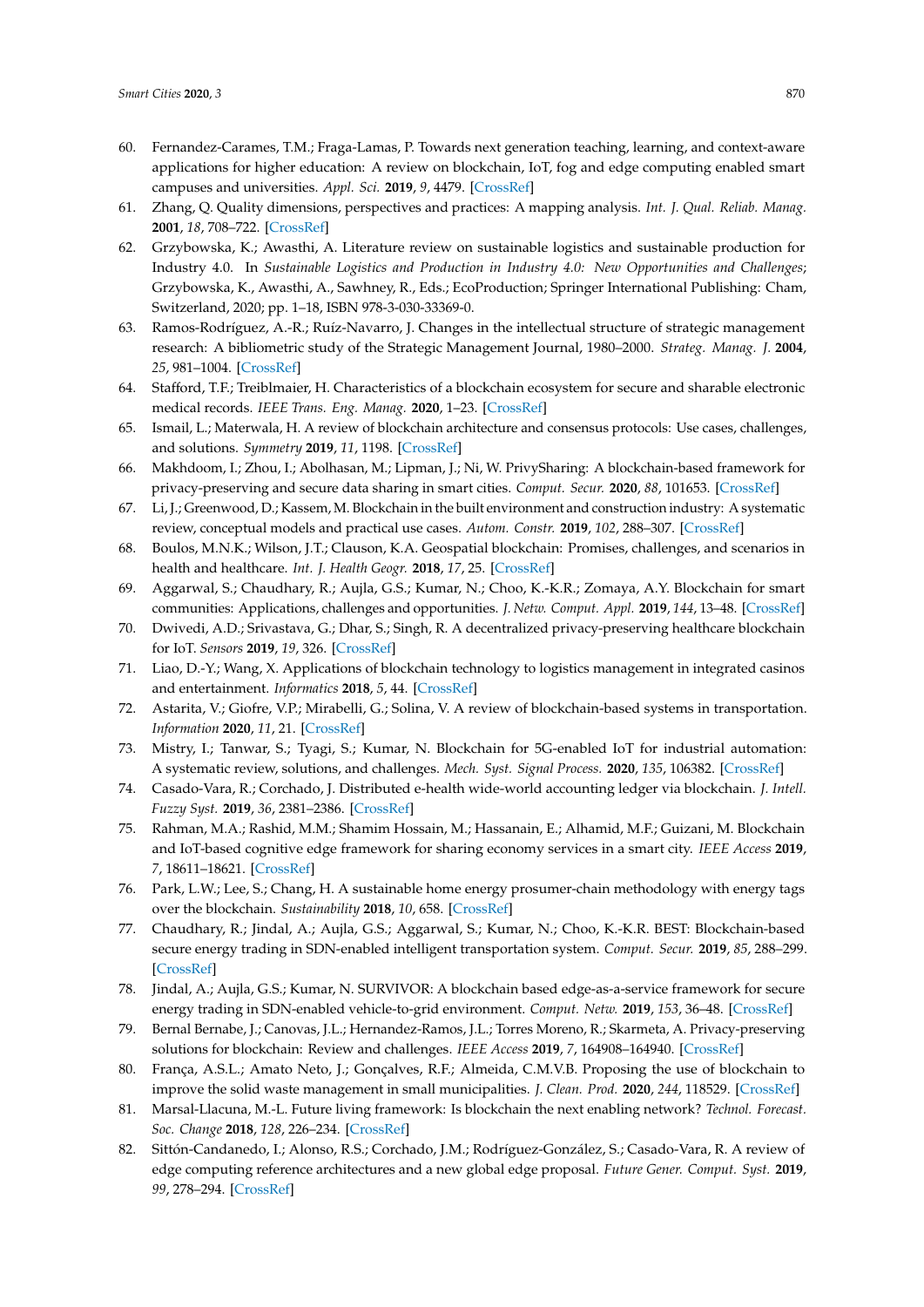- <span id="page-18-0"></span>83. Chen, W.; Chen, Y.; Chen, X.; Zheng, Z. Toward secure data sharing for the IoV: A quality-driven incentive mechanism with on-chain and off-chain guarantees. *IEEE Internet Things J.* **2020**, *7*, 1625–1640. [\[CrossRef\]](http://dx.doi.org/10.1109/JIOT.2019.2946611)
- <span id="page-18-1"></span>84. Aamir, M.; Qureshi, R.; Khan, F.A.; Huzaifa, M. Blockchain based academic records verification in smart cities. *Wirel. Pers. Commun.* **2020**, *113*, 1397–1406. [\[CrossRef\]](http://dx.doi.org/10.1007/s11277-020-07226-0)
- <span id="page-18-2"></span>85. Demirkan, H. A smart healthcare systems framework. *IT Prof.* **2013**, *15*, 38–45. [\[CrossRef\]](http://dx.doi.org/10.1109/MITP.2013.35)
- <span id="page-18-3"></span>86. Hu, Y.; Bai, G. A systematic literature review of cloud computing in eHealth. *Health Inform. Int. J.* **2014**, *3*, 11–20. [\[CrossRef\]](http://dx.doi.org/10.5121/hiij.2014.3402)
- <span id="page-18-4"></span>87. Muhammed, T.; Mehmood, R.; Albeshri, A.; Katib, I. UbeHealth: A personalized ubiquitous cloud and edge-enabled networked healthcare system for smart cities. *IEEE Access* **2018**, *6*, 32258–32285. [\[CrossRef\]](http://dx.doi.org/10.1109/ACCESS.2018.2846609)
- <span id="page-18-5"></span>88. AlMuhairi, M.O. Why COVID-19 Makes the Case for Wider Blockchain Integration. Available online: https://www.weforum.org/agenda/2020/05/[why-covid-19-makes-a-compelling-case-for-wider-integratio](https://www.weforum.org/agenda/2020/05/why-covid-19-makes-a-compelling-case-for-wider-integration-of-blockchain/) [n-of-blockchain](https://www.weforum.org/agenda/2020/05/why-covid-19-makes-a-compelling-case-for-wider-integration-of-blockchain/)/ (accessed on 26 June 2020).
- <span id="page-18-6"></span>89. Sinclair, S. Spanish Researchers Working to Curb Coronavirus Spread with Blockchain App. Available online: https://in.finance.yahoo.com/news/[spanish-researchers-working-curb-coronavirus-14000](https://in.finance.yahoo.com/news/spanish-researchers-working-curb-coronavirus-140007260.html) [7260.html](https://in.finance.yahoo.com/news/spanish-researchers-working-curb-coronavirus-140007260.html) (accessed on 26 June 2020).
- <span id="page-18-7"></span>90. Mashamba-Thompson, T.P.; Crayton, E.D. Blockchain and artificial intelligence technology for novel coronavirus disease 2019 self-testing. *Diagnostics* **2020**, *10*, 198. [\[CrossRef\]](http://dx.doi.org/10.3390/diagnostics10040198)
- <span id="page-18-8"></span>91. Russo, F.; Rindone, C.; Panuccio, P. European plans for the smart city: From theories and rules to logistics test case. *Eur. Plan. Stud.* **2016**, *24*, 1709–1726. [\[CrossRef\]](http://dx.doi.org/10.1080/09654313.2016.1182120)
- <span id="page-18-9"></span>92. Allam, Z.; Dhunny, Z.A. On big data, artificial intelligence and smart cities. *Cities* **2019**, *89*, 80–91. [\[CrossRef\]](http://dx.doi.org/10.1016/j.cities.2019.01.032)
- <span id="page-18-10"></span>93. Guan, W.; Rehme, J. Vertical integration in supply chains: Driving forces and consequences for a manufacturer's downstream integration. *Supply Chain Manag. Int. J.* **2012**, *17*, 187–201. [\[CrossRef\]](http://dx.doi.org/10.1108/13598541211212915)
- <span id="page-18-11"></span>94. Christopher, M.; Holweg, M. "Supply Chain 2.0": Managing supply chains in the era of turbulence. *Int. J. Phys. Distrib. Logist. Manag.* **2011**, *41*, 63–82. [\[CrossRef\]](http://dx.doi.org/10.1108/09600031111101439)
- <span id="page-18-12"></span>95. Viau, M.A.; Trepanier, M.; Baptiste, P. Integration of inventory and transportation decisions in decentralised supply chains. *Int. J. Logist. Syst. Manag.* **2009**, *5*, 249–272. [\[CrossRef\]](http://dx.doi.org/10.1504/IJLSM.2009.022498)
- <span id="page-18-13"></span>96. Benevolo, C.; Dameri, R.P.; D'Auria, B. Smart mobility in smart city. In *Empowering Organizations*; Torre, T., Braccini, A.M., Spinelli, R., Eds.; Springer International Publishing: Cham, Switzerland, 2016; pp. 13–28.
- <span id="page-18-15"></span><span id="page-18-14"></span>97. Chun, B.-T.; Lee, S.-H. Review on ITS in Smart City. *Adv. Sci. Technol. Lett.* **2015**, *98*, 52–54.
- 98. Alahakoon, D.; Yu, X. Smart electricity meter data intelligence for future energy systems: A survey. *IEEE Trans. Ind. Inform.* **2016**, *12*, 425–436. [\[CrossRef\]](http://dx.doi.org/10.1109/TII.2015.2414355)
- <span id="page-18-16"></span>99. Kranz, J.; Kolbe, L.M.; Koo, C.; Boudreau, M.-C. Smart energy: Where do we stand and where should we go? *Electron. Mark.* **2015**, *25*, 7–16. [\[CrossRef\]](http://dx.doi.org/10.1007/s12525-015-0180-3)
- <span id="page-18-17"></span>100. Andoni, M.; Robu, V.; Flynn, D.; Abram, S.; Geach, D.; Jenkins, D.; McCallum, P.; Peacock, A. Blockchain technology in the energy sector: A systematic review of challenges and opportunities. *Renew. Sustain. Energy Rev.* **2019**, *100*, 143–174. [\[CrossRef\]](http://dx.doi.org/10.1016/j.rser.2018.10.014)
- <span id="page-18-18"></span>101. Riva Sanseverino, E.; Riva Sanseverino, R.; Vaccaro, V.; Macaione, I.; Anello, E. Smart cities: Case studies. In *Smart Cities Atlas: Western and Eastern Intelligent Communities*; Riva Sanseverino, E., Riva Sanseverino, R., Vaccaro, V., Eds.; Springer Tracts in Civil Engineering; Springer International Publishing: Cham, Switzerland, 2017; pp. 47–140, ISBN 978-3-319-47361-1.
- <span id="page-18-19"></span>102. Stillo, S. The role of salary as a motivating strategy for increasing the quality and the stability of the public administration in Albania. *Int. J. Econ. Perspect.* **2011**, *5*, 5–15.
- <span id="page-18-20"></span>103. Secară, C.G. Analysis of selection and recruitment in the public administration. *Agric. Manag. Stiintifice Ser. Manag. Agric.* **2010**, *12*, 1–8.
- <span id="page-18-21"></span>104. Mostafa, M.M.; El-Masry, A.A. Citizens as consumers: Profiling e-government services' users in Egypt via data mining techniques. *Int. J. Inf. Manag.* **2013**, *33*, 627–641. [\[CrossRef\]](http://dx.doi.org/10.1016/j.ijinfomgt.2013.03.007)
- <span id="page-18-22"></span>105. Anane, R.; Freeland, R.; Theodoropoulos, G. E-Voting requirements and implementation. In Proceedings of the 9th IEEE International Conference on E-Commerce Technology and the 4th IEEE International Conference on Enterprise Computing, E-Commerce and E-Services (CEC-EEE 2007), Tokyo, Japan, 23–26 July 2007; pp. 382–392.
- <span id="page-18-23"></span>106. Zhen, M.; Masood, T.; Rahimifard, A.; Weston, R. A structured modelling approach to simulating dynamic behaviours in complex organisations. *Prod. Plan. Control* **2009**, *20*, 496–509. [\[CrossRef\]](http://dx.doi.org/10.1080/09537280902938597)